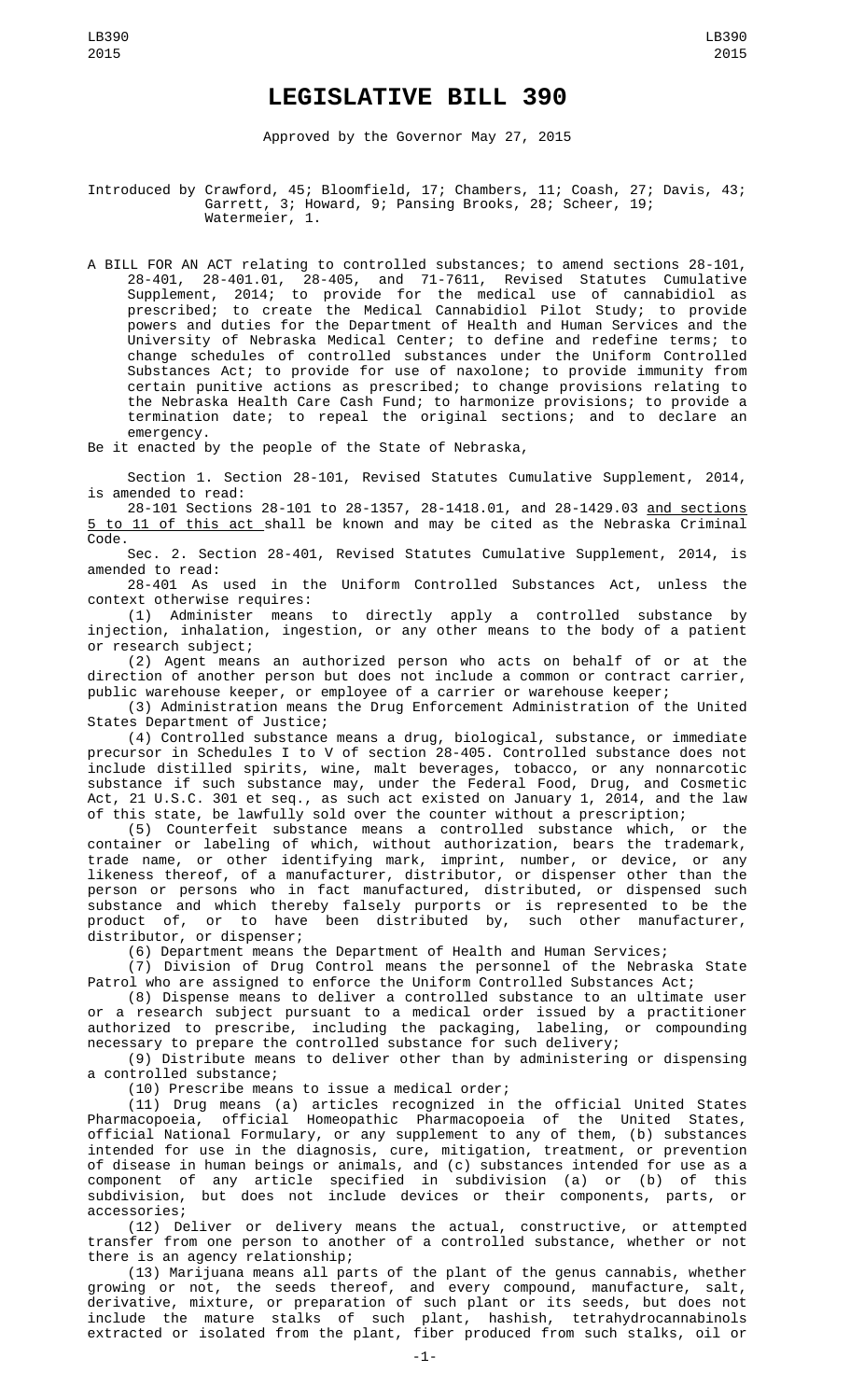cake made from the seeds of such plant, any other compound, manufacture, salt, derivative, mixture, or preparation of such mature stalks, <del>or</del> the sterilized seed of such plant which is incapable of germination, or cannabidiol obtained pursuant to sections 5 to 10 of this act. When the weight of marijuana is referred to in the Uniform Controlled Substances Act, it means its weight at or about the time it is seized or otherwise comes into the possession of law enforcement authorities, whether cured or uncured at that time. When industrial hemp as defined in section 2-5701 is in the possession of a person as authorized under section 2-5701, it is not considered marijuana for purposes of the Uniform Controlled Substances Act;<br>(14) Manufacture means the

(14) Manufacture means the production, preparation, propagation, conversion, or processing of a controlled substance, either directly or indirectly, by extraction from substances of natural origin, independently by means of chemical synthesis, or by a combination of extraction and chemical synthesis, and includes any packaging or repackaging of the substance or labeling or relabeling of its container. Manufacture does not include the preparation or compounding of a controlled substance by an individual for his or her own use, except for the preparation or compounding of components or ingredients used for or intended to be used for the manufacture of methamphetamine, or the preparation, compounding, conversion, packaging, or labeling of a controlled substance: (a) By a practitioner as an incident to his or her prescribing, administering, or dispensing of a controlled substance in the course of his or her professional practice; or (b) by a practitioner, or by his or her authorized agent under his or her supervision, for the purpose of, or as an incident to, research, teaching, or chemical analysis and not for sale;

(15) Narcotic drug means any of the following, whether produced directly or indirectly by extraction from substances of vegetable origin, independently by means of chemical synthesis, or by a combination of extraction and chemical synthesis: (a) Opium, opium poppy and poppy straw, coca leaves, and opiates; (b) a compound, manufacture, salt, derivative, or preparation of opium, coca leaves, or opiates; or (c) a substance and any compound, manufacture, salt, derivative, or preparation thereof which is chemically equivalent to or identical with any of the substances referred to in subdivisions (a) and (b) of this subdivision, except that the words narcotic drug as used in the Uniform Controlled Substances Act does not include decocainized coca leaves or extracts of coca leaves, which extracts do not contain cocaine or ecgonine, or isoquinoline alkaloids of opium;

(16) Opiate means any substance having an addiction-forming or addictionsustaining liability similar to morphine or being capable of conversion into a drug having such addiction-forming or addiction-sustaining liability. Opiate does not include the dextrorotatory isomer of 3-methoxy-n methylmorphinan and its salts. Opiate includes its racemic and levorotatory forms;

(17) Opium poppy means the plant of the species Papaver somniferum L., except the seeds thereof;

(18) Poppy straw means all parts, except the seeds, of the opium poppy after mowing;

(19) Person means any corporation, association, partnership, limited liability company, or one or more persons;

(20) Practitioner means a physician, a physician assistant, a dentist, a veterinarian, a pharmacist, a podiatrist, an optometrist, a certified nurse midwife, a certified registered nurse anesthetist, a nurse practitioner, a scientific investigator, a pharmacy, a hospital, or any other person licensed, registered, or otherwise permitted to distribute, dispense, prescribe, conduct research with respect to, or administer a controlled substance in the course of practice or research in this state, including an emergency medical service as defined in section 38-1207;

(21) Production includes the manufacture, planting, cultivation, or harvesting of a controlled substance;

(22) Immediate precursor means a substance which is the principal compound commonly used or produced primarily for use and which is an immediate chemical intermediary used or likely to be used in the manufacture of a controlled substance, the control of which is necessary to prevent, curtail, or limit such manufacture;

(23) State means the State of Nebraska;

(24) Ultimate user means a person who lawfully possesses a controlled substance for his or her own use, for the use of a member of his or her household, or for administration to an animal owned by him or her or by a member of his or her household;

(25) Hospital has the same meaning as in section 71-419;

(26) Cooperating individual means any person, other than a commissioned law enforcement officer, who acts on behalf of, at the request of, or as agent for a law enforcement agency for the purpose of gathering or obtaining evidence of offenses punishable under the Uniform Controlled Substances Act;

(27) Hashish or concentrated cannabis means (a) the separated resin, whether crude or purified, obtained from a plant of the genus cannabis or (b) any material, preparation, mixture, compound, or other substance which contains ten percent or more by weight of tetrahydrocannabinols. When resins extracted from industrial hemp as defined in section 2-5701 are in the possession of a person as authorized under section 2-5701, they are not considered hashish or concentrated cannabis for purposes of the Uniform Controlled Substances Act;

(28) Exceptionally hazardous drug means (a) a narcotic drug, (b) thiophene analog of phencyclidine, (c) phencyclidine, (d) amobarbital, (e) secobarbital,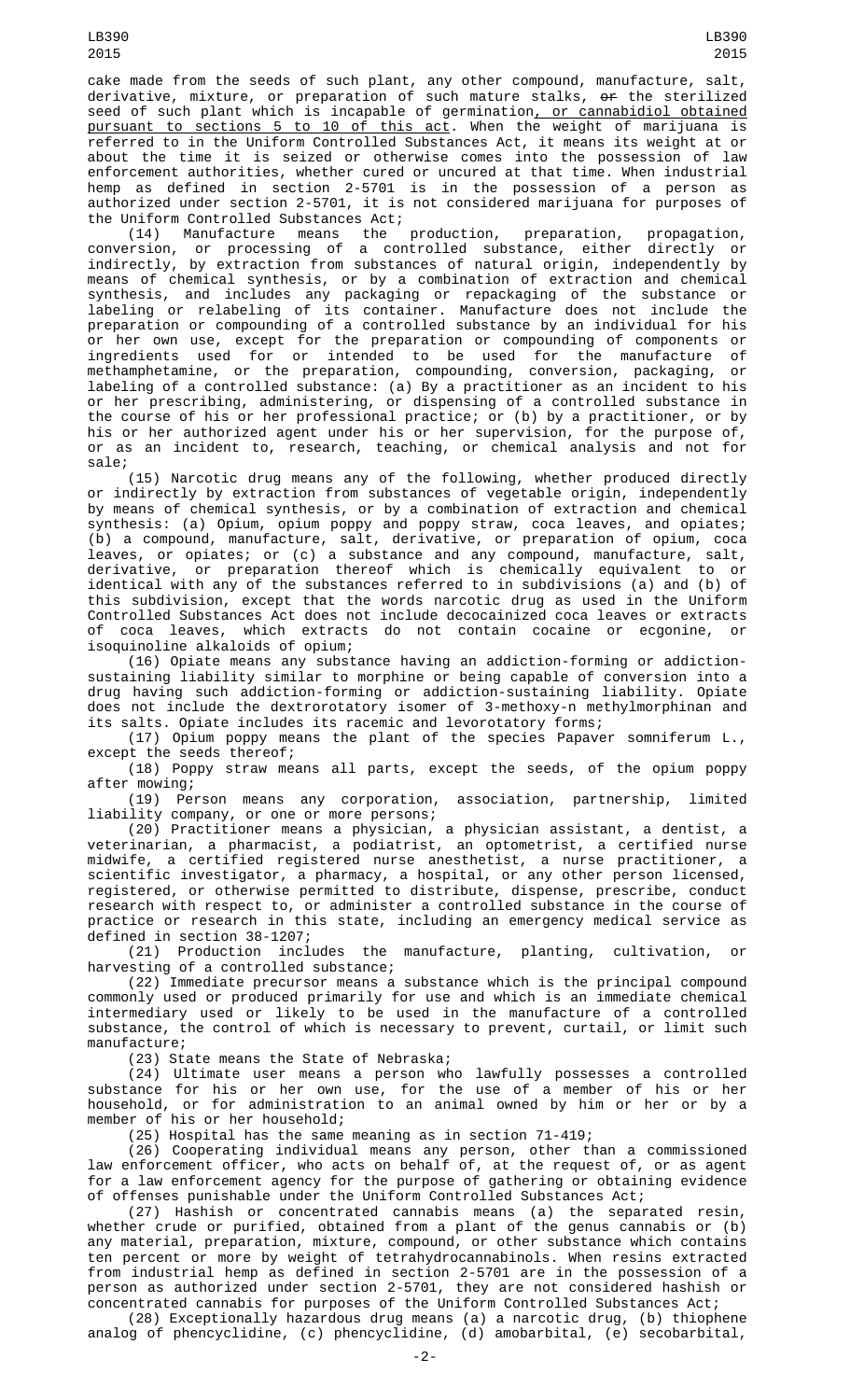(29) Imitation controlled substance means a substance which is not a controlled substance or controlled substance analogue but which, by way of express or implied representations and consideration of other relevant factors including those specified in section 28-445, would lead a reasonable person to believe the substance is a controlled substance or controlled substance analogue. A placebo or registered investigational drug manufactured, distributed, possessed, or delivered in the ordinary course of practice or research by a health care professional shall not be deemed to be an imitation controlled substance;

(30)(a) Controlled substance analogue means a substance (i) the chemical structure of which is substantially similar to the chemical structure of a Schedule I or Schedule II controlled substance as provided in section 28-405 or (ii) which has a stimulant, depressant, analgesic, or hallucinogenic effect on the central nervous system that is substantially similar to or greater than the stimulant, depressant, analgesic, or hallucinogenic effect on the central nervous system of a Schedule I or Schedule II controlled substance as provided in section 28-405. A controlled substance analogue shall, to the extent intended for human consumption, be treated as a controlled substance under Schedule I of section 28-405 for purposes of the Uniform Controlled Substances Act; and

(b) Controlled substance analogue does not include (i) a controlled substance, (ii) any substance generally recognized as safe and effective within the meaning of the Federal Food, Drug, and Cosmetic Act, 21 U.S.C. 301 et seq., as such act existed on January 1, 2014, (iii) any substance for which there is an approved new drug application, or (iv) with respect to a particular person, any substance if an exemption is in effect for investigational use for that person, under section 505 of the Federal Food, Drug, and Cosmetic Act, 21 U.S.C. 355, as such section existed on January 1, 2014, to the extent conduct with respect to such substance is pursuant to such exemption;

(31) Anabolic steroid means any drug or hormonal substance, chemically and pharmacologically related to testosterone (other than estrogens, progestins, and corticosteroids), that promotes muscle growth and includes any controlled substance in Schedule III(d) of section 28-405. Anabolic steroid does not include any anabolic steroid which is expressly intended for administration through implants to cattle or other nonhuman species and has been approved by the Secretary of Health and Human Services for such administration, but if any person prescribes, dispenses, or distributes such a steroid for human use, such person shall be considered to have prescribed, dispensed, or distributed an anabolic steroid within the meaning of this subdivision;

(32) Chart order means an order for a controlled substance issued by a practitioner for a patient who is in the hospital where the chart is stored or for a patient receiving detoxification treatment or maintenance treatment pursuant to section 28-412. Chart order does not include a prescription;

(33) Medical order means a prescription, a chart order, or an order for pharmaceutical care issued by a practitioner;

(34) Prescription means an order for a controlled substance issued by a practitioner. Prescription does not include a chart order;

(35) Registrant means any person who has a controlled substances registration issued by the state or the administration;

(36) Reverse distributor means a person whose primary function is to act as an agent for a pharmacy, wholesaler, manufacturer, or other entity by receiving, inventorying, and managing the disposition of outdated, expired, or otherwise nonsaleable controlled substances;

(37) Signature means the name, word, or mark of a person written in his or her own hand with the intent to authenticate a writing or other form of communication or a digital signature which complies with section 86-611 or an electronic signature;

(38) Facsimile means a copy generated by a system that encodes a document or photograph into electrical signals, transmits those signals over telecommunications lines, and reconstructs the signals to create an exact duplicate of the original document at the receiving end;

(39) Electronic signature has the definition found in section 86-621;

(40) Electronic transmission means transmission of information in electronic form. Electronic transmission includes computer-to-computer transmission or computer-to-facsimile transmission;

(41) Long-term care facility means an intermediate care facility, an intermediate care facility for persons with developmental disabilities, a longterm care hospital, a mental health center, a nursing facility, or a skilled nursing facility, as such terms are defined in the Health Care Facility Licensure Act;

(42) Compounding has the same meaning as in section 38-2811; and

(43) Cannabinoid receptor agonist shall mean any chemical compound or substance that, according to scientific or medical research, study, testing, or analysis, demonstrates the presence of binding activity at one or more of the CB1 or CB2 cell membrane receptors located within the human body.

Sec. 3. Section 28-401.01, Revised Statutes Cumulative Supplement, 2014, is amended to read:

28-401.01 Sections 28-401 to 28-456.01 and 28-458 to 28-462 and sections 5 to 11 of this act shall be known and may be cited as the Uniform Controlled Substances Act.

Sec. 4. Section 28-405, Revised Statutes Cumulative Supplement, 2014, is amended to read: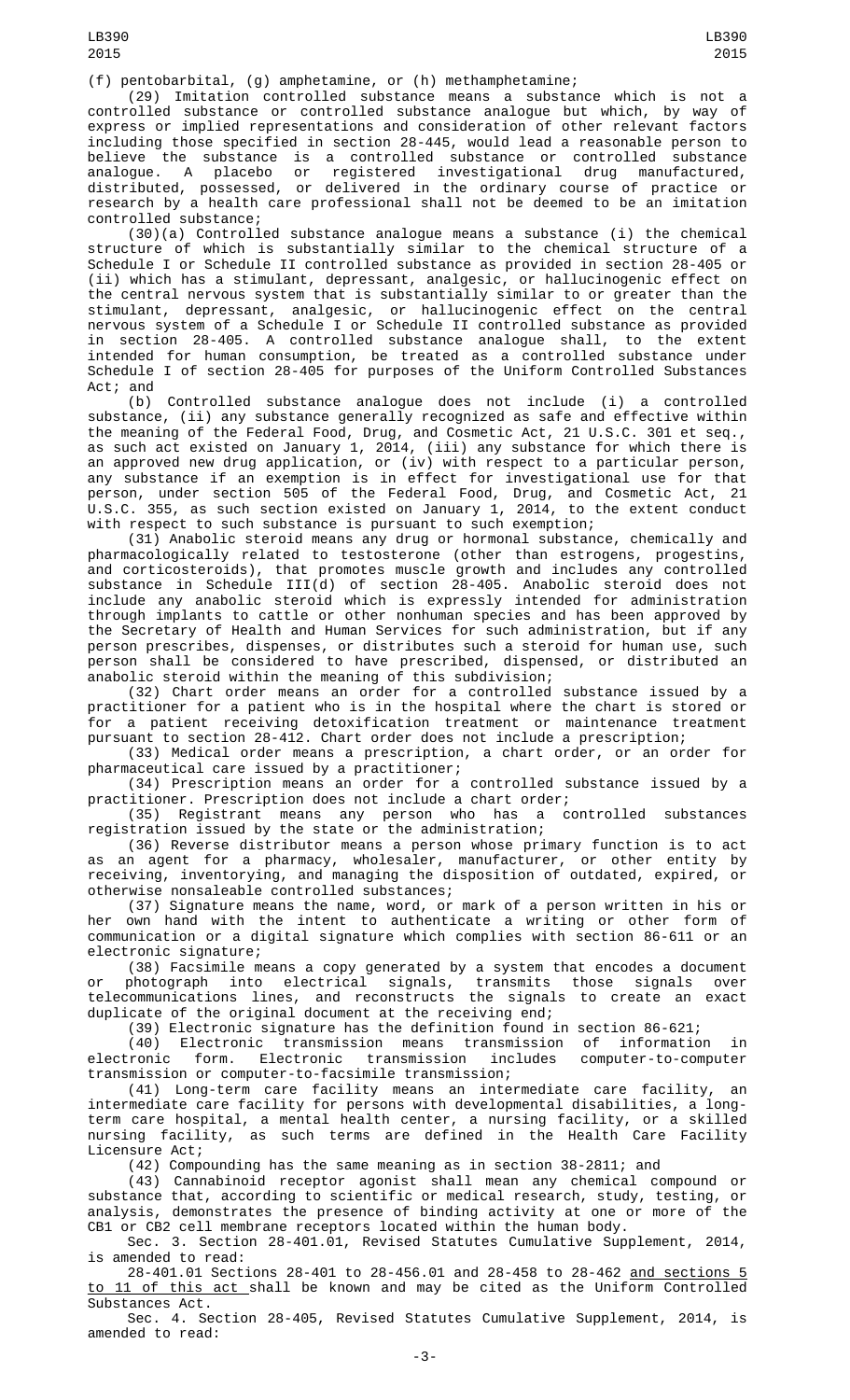28-405 The following are the schedules of controlled substances referred to in the Uniform Controlled Substances Act: Schedule I

(a) Any of the following opiates, including their isomers, esters, ethers, salts, and salts of isomers, esters, and ethers, unless specifically excepted, whenever the existence of such isomers, esters, ethers, and salts is possible within the specific chemical designation:

- (1) Acetylmethadol;
- (2) Allylprodine;

(3) Alphacetylmethadol, except levo-alphacetylmethadol which is also known as levo-alpha-acetylmethadol, levomethadyl acetate, and LAAM;

- (4) Alphameprodine;
- (5) Alphamethadol; (6) Benzethidine;
- (7) Betacetylmethadol;
- (8) Betameprodine;
- (9) Betamethadol;
- (10) Betaprodine;
- (11) Clonitazene;
- (12) Dextromoramide;
- (13) Difenoxin;
- (14) Diampromide;
- (15) Diethylthiambutene;
- (16) Dimenoxadol;
- (17) Dimepheptanol;
- (18) Dimethylthiambutene;
- (19) Dioxaphetyl butyrate;
- (20) Dipipanone;
- (21) Ethylmethylthiambutene;
- (22) Etonitazene;
- (23) Etoxeridine;
- (24) Furethidine;
- (25) Hydroxypethidine;
- (26) Ketobemidone;
- (27) Levomoramide;
- (28) Levophenacylmorphan; (29) Morpheridine;
- 
- (30) Noracymethadol; (31) Norlevorphanol;
- (32) Normethadone;
- (33) Norpipanone;
- (34) Phenadoxone;
- (35) Phenampromide;
- (36) Phenomorphan;
- (37) Phenoperidine;
- (38) Piritramide;
- (39) Proheptazine;
- (40) Properidine;
- (41) Propiram;
- (42) Racemoramide;
- 

(43) Trimeperidine; (44) Alpha-methylfentanyl, N-(1-(alpha-methyl-beta-phenyl)ethyl-4 piperidyl) propionanilide, 1-(1-methyl-2-phenylethyl)-4-(N-propanilido) piperidine;

(45) Tilidine; N-(3-methyl-1-(2-phenylethyl)-4-piperidyl)-Nphenylpropanamide, its optical and geometric isomers, salts, and salts of isomers;

(47) 1-methyl-4-phenyl-4-propionoxypiperidine (MPPP), its optical isomers, salts, and salts of isomers;

(48) PEPAP, 1-(2-phenethyl)-4-phenyl-4-acetoxypiperidine, its optical isomers, salts, and salts of isomers;

(49) Acetyl-alpha-methylfentanyl, N-(1-(1-methyl-2-phenethyl)-4 piperidinyl)-N-phenylacetamide, its optical isomers, salts, and salts of isomers;<br>(50)

Alpha-methylthiofentanyl, N-(1-methyl-2-(2-thienyl)ethyl-4piperidinyl)-N-phenylpropanamide, its optical isomers, salts, and salts of isomers;<br>(51)

(51) Benzylfentanyl, N-(1-benzyl-4-piperidyl)-N-phenylpropanamide, its optical isomers, salts, and salts of isomers;

(52) Beta-hydroxyfentanyl, N-(1-(2-hydroxy-2-phenethyl)-4-piperidinyl)-Nphenylpropanamide, its optical isomers, salts, and salts of isomers;

(53) Beta-hydroxy-3-methylfentanyl, (other name: N-(1-(2-hydroxy-2 phenethyl)-3-methyl-4-piperidinyl)-N-phenylpropanamide), its optical and geometric isomers, salts, and salts of isomers;

(54) 3-methylthiofentanyl, N-(3-methyl-1-(2-thienyl)ethyl-4-piperidinyl)- N-phenylpropanamide, its optical and geometric isomers, salts, and salts of

isomers;<br>(55) (55) N-(1-(2-thienyl)methyl-4-piperidyl)-N-phenylpropanamide (thenylfentanyl), its optical isomers, salts, and salts of isomers;

(56) Thiofentanyl, N-phenyl-N-(1-(2-thienyl)ethyl-4-piperidinyl) propanamide, its optical isomers, salts, and salts of isomers; and

(57) Para-fluorofentanyl, N-(4-fluorophenyl)-N-(1-(2-phenethyl)-4-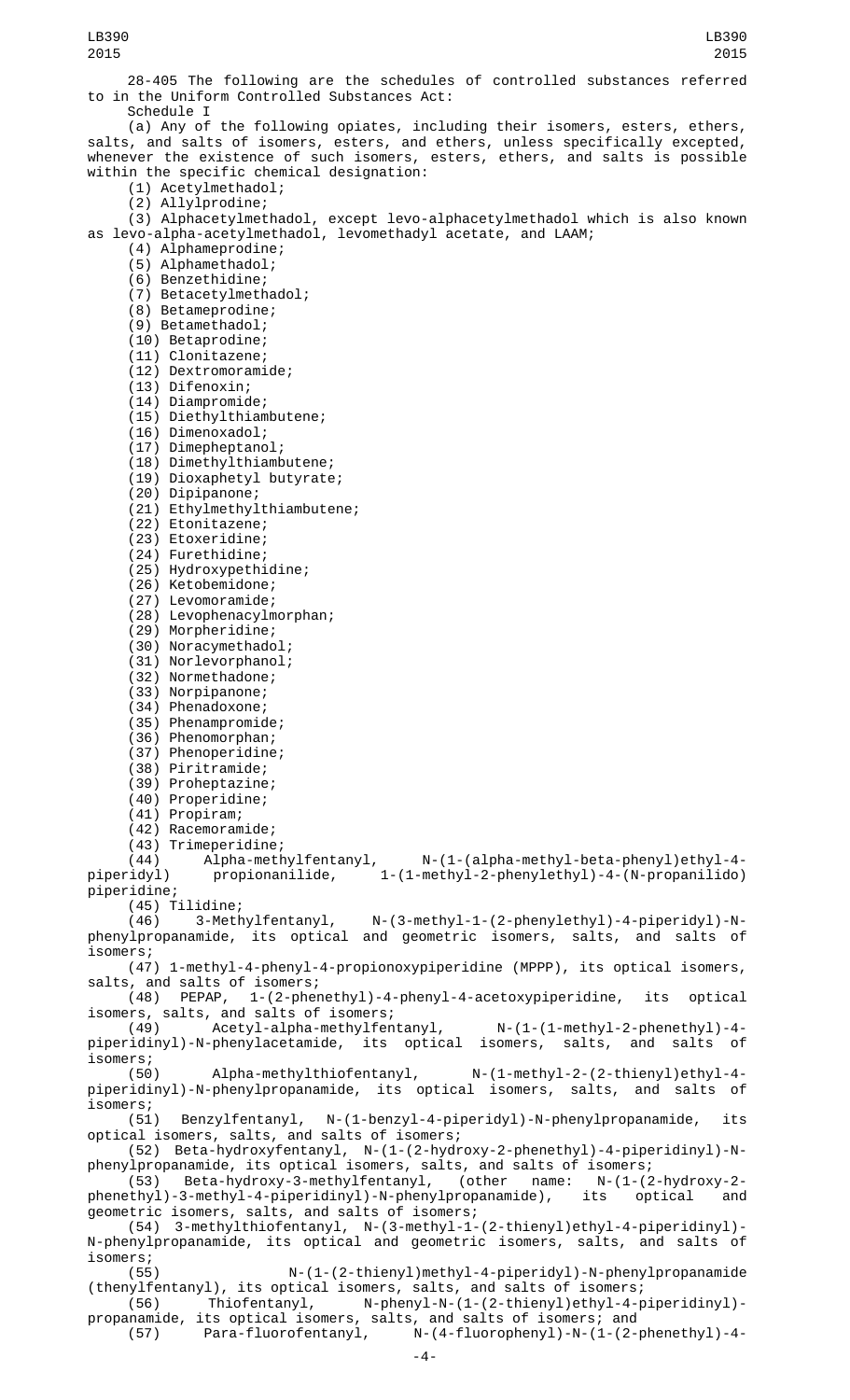## LB390 2015

piperidinyl)propanamide, its optical isomers, salts, and salts of isomers.

(b) Any of the following opium derivatives, their salts, isomers, and salts of isomers, unless specifically excepted, whenever the existence of such salts, isomers, and salts of isomers is possible within the specific chemical designation:

- (1) Acetorphine;
- (2) Acetyldihydrocodeine;
- (3) Benzylmorphine;
- (4) Codeine methylbromide;
- (5) Codeine-N-Oxide;
- (6) Cyprenorphine;
- (7) Desomorphine;
- (8) Dihydromorphine;
- (9) Drotebanol;
- (10) Etorphine, except hydrochloride salt;
- (11) Heroin;
- (12) Hydromorphinol;
- (13) Methyldesorphine;
- (14) Methyldihydromorphine;
- (15) Morphine methylbromide;
- (16) Morphine methylsulfonate;
- (17) Morphine-N-Oxide;
- (18) Myrophine;
- (19) Nicocodeine;
- (20) Nicomorphine;
- (21) Normorphine;
- (22) Pholcodine; and
- (23) Thebacon.

(c) Any material, compound, mixture, or preparation which contains any quantity of the following hallucinogenic substances, their salts, isomers, and salts of isomers, unless specifically excepted, whenever the existence of such salts, isomers, and salts of isomers is possible within the specific chemical designation, and, for purposes of this subdivision only, isomer shall include the optical, position, and geometric isomers:

(1) Bufotenine. Trade and other names shall include, but are not limited to: 3-(beta-Dimethylaminoethyl)-5-hydroxyindole; 3-(2-dimethylaminoethyl)-5 indolol; N,N-dimethylserotonin; 5-hydroxy-N,N-dimethyltryptamine; and mappine;

(2) 4-bromo-2,5-dimethoxyamphetamine. Trade and other names shall include,

but are not limited to: 4-bromo-2,5-dimethoxy-alpha-methylphenethylamine; and 4-bromo-2,5-DMA;

(3) 4-methoxyamphetamine. Trade and other names shall include, but are not limited to: 4-methoxy-alpha-methylphenethylamine; and paramethoxyamphetamine, PMA;

(4) 4-methyl-2,5-dimethoxyamphetamine. Trade and other names shall include, but are not limited to: 4-methyl-2,5-dimethoxy-alphamethylphenethylamine; DOM; and STP;

(5) Ibogaine. Trade and other names shall include, but are not limited to: 7-Ethyl-6,6beta,7,8,9,10,12,13-octahydro-2-methoxy-6,9-methano-5H-pyrido (1', 2':1,2) azepino (5,4-b) indole; and Tabernanthe iboga;

(6) Lysergic acid diethylamide;

(7) Marijuana;

(8) Mescaline;

(9) Peyote. Peyote shall mean all parts of the plant presently classified botanically as Lophophora williamsii Lemaire, whether growing or not, the seeds thereof, any extract from any part of such plant, and every compound, manufacture, salts, derivative, mixture, or preparation of such plant or its seeds or extracts;

(10) Psilocybin;

(11) Psilocyn;

(12) Tetrahydrocannabinols, including, but not limited to, synthetic equivalents of the substances contained in the plant or in the resinous extractives of cannabis, sp. or synthetic substances, derivatives, and their isomers with similar chemical structure and pharmacological activity such as the following: Delta 1 cis or trans tetrahydrocannabinol and their optical isomers, excluding dronabinol in sesame oil and encapsulated in a soft gelatin capsule in a drug product approved by the federal Food and Drug Administration; Delta 6 cis or trans tetrahydrocannabinol and their optical isomers; and Delta 3,4 cis or trans tetrahydrocannabinol and its optical isomers. Since nomenclature of these substances is not internationally standardized, compounds of these structures shall be included regardless of the numerical designation of atomic positions covered;

(13) N-ethyl-3-piperidyl benzilate;

(14) N-methyl-3-piperidyl benzilate;

(15) Thiophene analog of phencyclidine. Trade and other names shall include, but are not limited to: 1-(1-(2-thienyl)-cyclohexyl)-piperidine; 2 thienyl analog of phencyclidine; TPCP; and TCP;

(16) Hashish or concentrated cannabis;

(17) Parahexyl. Trade and other names shall include, but are not limited to: 3-Hexyl-1-hydroxy-7,8,9,10-tetrahydro-6,6,9-trimethyl-6H-dibenzo(b,d)pyran; and Synhexyl;

(18) Ethylamine analog of phencyclidine. Trade and other names shall include, but are not limited to: N-ethyl-1-phenylcyclohexylamine; (1 phenylcyclohexyl)ethylamine; N-(1-phenylcyclohexyl)ethylamine; cyclohexamine;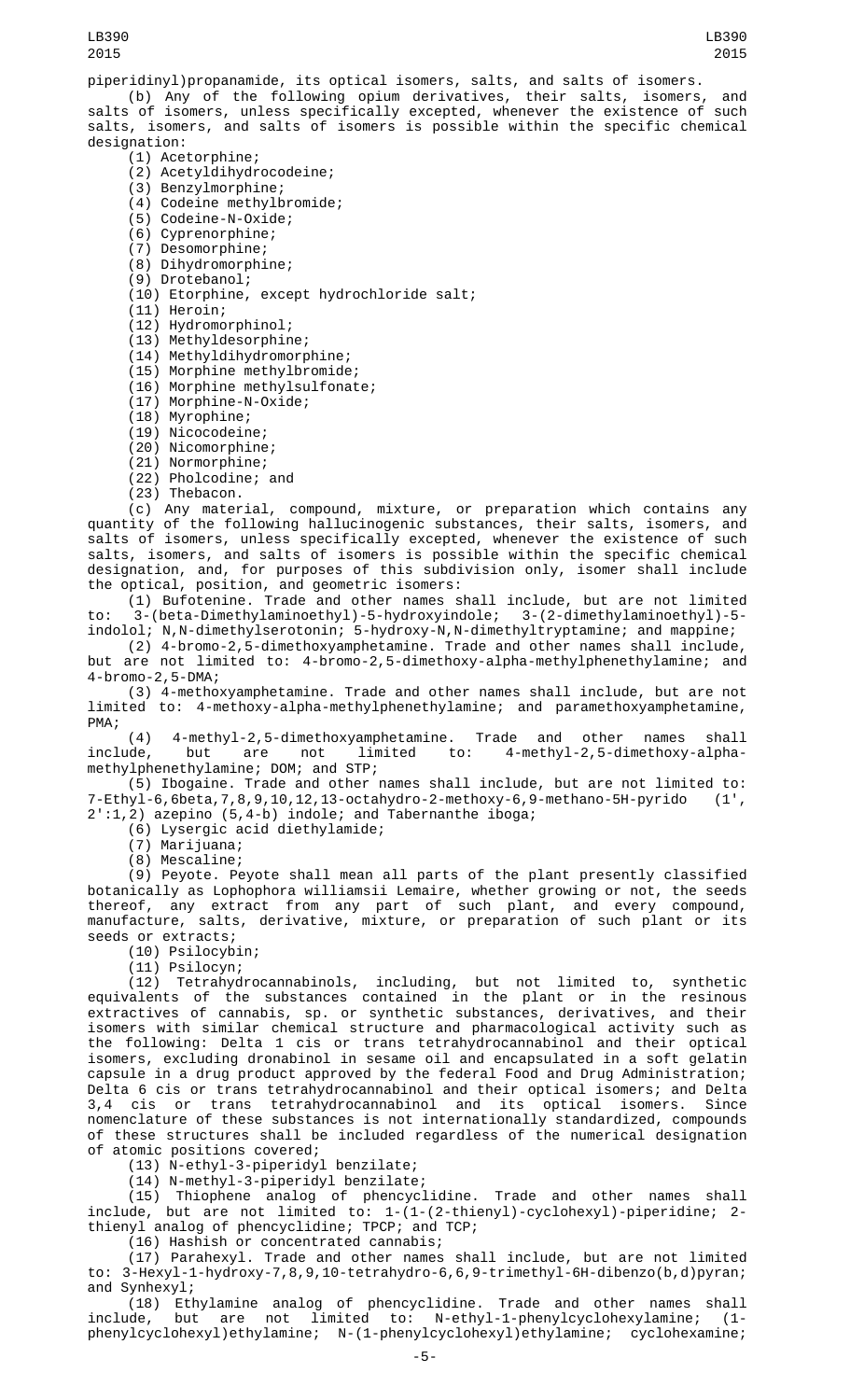and PCE;

(19) Pyrrolidine analog of phencyclidine. Trade and other names shall include, but are not limited to: 1-(1-phenylcyclohexyl)-pyrrolidine; PCPy; and PHP;

(20) Alpha-ethyltryptamine. Some trade or other names: etryptamine; Monase; alpha-ethyl-1H-indole-3-ethanamine; 3-(2-aminobutyl) indole; alpha-ET; and AET;

(21) 2,5-dimethoxy-4-ethylamphet-amine; and DOET;

(22) 1-(1-(2-thienyl)cyclohexyl)pyrrolidine; and TCPy;

(23) Alpha-methyltryptamine, which is also known as AMT;

(24) Salvia divinorum or Salvinorin A. Salvia divinorum or Salvinorin A includes all parts of the plant presently classified botanically as Salvia divinorum, whether growing or not, the seeds thereof, any extract from any part of such plant, and every compound, manufacture, derivative, mixture, or preparation of such plant, its seeds, or its extracts, including salts, isomers, and salts of isomers whenever the existence of such salts, isomers, and salts of isomers is possible within the specific chemical designation;

(25) Any material, compound, mixture, or preparation containing any quantity of synthetically produced cannabinoids as listed in subdivisions (A) through (<u>L</u> <code>M</code>) of this subdivision, including their salts, isomers, salts of isomers, and nitrogen, oxygen, or sulfur-heterocyclic nitrogen-heterocyclic analogs, unless specifically excepted elsewhere in this section. Since nomenclature of these synthetically produced cannabinoids is not internationally standardized and may continually evolve, these structures or compounds of these structures shall be included under this subdivision, regardless of their specific numerical designation of atomic positions covered, so long as it can be determined through a recognized method of scientific testing or analysis that the substance contains properties that fit within one or more of the following categories:<br>(A) Tetrahydrocannabinols: Meaning

(A) Tetrahydrocannabinols: Meaning tetrahydrocannabinols naturally contained in a plant of the genus cannabis (cannabis plant), as well as synthetic equivalents of the substances contained in the plant, or in the resinous extractives of cannabis, sp. and/or synthetic substances, derivatives, and their isomers with similar chemical structure and pharmacological activity such as the following: Delta 1 cis or trans tetrahydrocannabinol, and their optical isomers; Delta 6 cis or trans tetrahydrocannabinol, and their optical isomers; Delta 3,4 cis or trans tetrahydrocannabinol, and its optical isomers;

(B) Naphthoylindoles: Any compound containing a 3-(1-naphthoyl)indole structure with substitution at the nitrogen atom of the indole ring by an alkyl, haloalkyl, alkenyl, <u>halobenzyl, benzyl, c</u>ycloalkylmethyl,<br>cycloalkylethyl, 2-(4-morpholinyl)ethyl group, cyanoalkyl, 1-(N-methyl-2-<br>piperidinyl)methyl, 1-(N-methyl-2-pyrrolidinyl)methyl, 1-(N-methyl-3cycloalkylethyl, 2-(4-morpholinyl)ethyl group, cyanoalkyl, 1-(N-methyl-2 piperidinyl)methyl, 1-(N-methyl-2-pyrrolidinyl)methyl, 1-(N-methyl-3 morpholinyl)methyl, or tetrahydropyranylmethyl group, whether or not further substituted in <u>or on any of the listed ring systems</u> <del>the indole ring to any</del> extent and whether or not substituted in the naphthyl ring to any extent;

(C) Naphthylmethylindoles: Any compound containing a 1 H-indol-3-yl-(1 naphthyl)methane structure with substitution at the nitrogen atom of the indole ring by an alkyl, haloalkyl, alkenyl, <u>halobenzyl, benzyl, c</u>ycloalkylmethyl, cycloalkylethyl, 2-(4-morpholinyl)ethyl group, cyanoalkyl, 1-(N-methyl-2 piperidinyl)methyl, 1-(N-methyl-2-pyrrolidinyl)methyl, 1-(N-methyl-3 morpholinyl)methyl, or tetrahydropyranylmethyl group, whether or not further substituted in <u>or on any of the listed ring systems</u> <del>the indole ring to any</del> extent and whether or not substituted in the naphthyl ring to any extent;

(D) Naphthoylpyrroles: Any compound containing a 3-(1-naphthoyl)pyrrole structure with substitution at the nitrogen atom of the pyrrole ring by an alkyl, haloalkyl, alkenyl, <u>halobenzyl, benzyl, c</u>ycloalkylmethyl, alkyl, haloalkyl, alkenyl, halobenzyl, benzyl, cycloalkylmethyl,<br>cycloalkylethyl, 2-(4-morpholinyl)ethyl group, cyanoalkyl, 1-(N-methyl-2piperidinyl)methyl, 1-(N-methyl-2-pyrrolidinyl)methyl, 1-(N-methyl-3 morpholinyl)methyl, or tetrahydropyranylmethyl group, whether or not further substituted in <u>or on any of the listed ring systems</u> <del>the pyrrole ring to any</del> extent and whether or not substituted in the naphthyl ring to any extent;

(E) Naphthylideneindenes: Any compound containing a naphthylideneindene structure with substitution at the 3-position of the indene ring by an alkyl, haloalkyl, alkenyl, <u>halobenzyl, benzyl, c</u>ycloalkylmethyl, cycloalkylethyl, 2-(4-morpholinyl)ethyl group, cyanoalkyl, 1-(N-methyl-2-piperidinyl)methyl, 1-(Nmethyl-2-pyrrolidinyl)methyl, 1-(N-methyl-3-morpholinyl)methyl, or tetrahydropyranylmethyl group, whether or not further substituted in <u>or on any</u> of the listed ring systems the indene ring to any extent and whether or not substituted in the naphthyl ring to any extent;

(F) Phenylacetylindoles: Any compound containing a 3-phenylacetylindole structure with substitution at the nitrogen atom of the indole ring by an alkyl, haloalkyl, alkenyl, halobenzyl, benzyl, cycloalkylmethyl,<br>cycloalkylethyl, 2-(4-morpholinyl)ethyl group, cyanoalkyl, 1-(N-methyl-2cycloalkylethyl, 2-(4-morpholinyl)ethyl group, piperidinyl)methyl, 1-(N-methyl-2-pyrrolidinyl)methyl, 1-(N-methyl-3 morpholinyl)methyl, or tetrahydropyranylmethyl group, whether or not further substituted in <u>or on any of the listed ring systems</u> <del>the indole ring to any</del>

extent and whether or not substituted in the phenyl ring to any extent;<br>(G) Cyclohexylphenols: Any compound containing a Cyclohexylphenols: Any compound containing a 2-(3hydroxycyclohexyl)phenol structure with substitution at the 5-position of the phenolic ring by an alkyl, haloalkyl, alkenyl, <u>halobenzyl, benzyl,</u> cycloalkylmethyl, cycloalkylethyl, 2-(4-morpholinyl)ethyl group, cyanoalkyl, 1- (N-methyl-2-piperidinyl)methyl, 1-(N-methyl-2-pyrrolidinyl)methyl, 1-(Nmethyl-3-morpholinyl)methyl, or tetrahydropyranylmethyl group, whether or not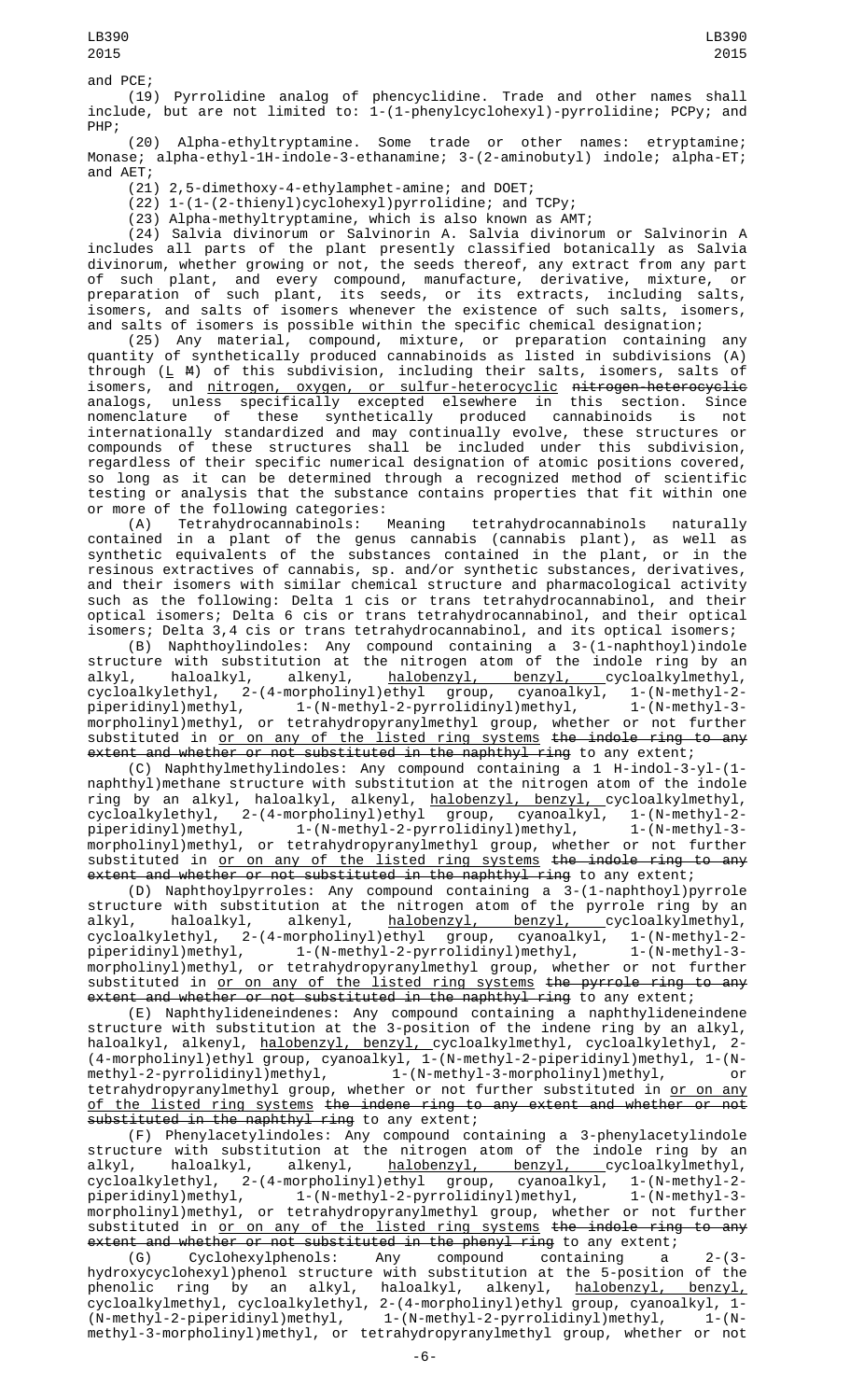substituted in or on any of the listed ring systems the cyclohexyl ring to any extent;

(H) Benzoylindoles: Any compound containing a 3-(benzoyl)indole structure with substitution at the nitrogen atom of the indole ring by an alkyl, haloalkyl, alkenyl, <u>halobenzyl, benzyl, c</u>ycloalkylmethyl, cycloalkylethyl, 2-(4-morpholinyl)ethyl group, cyanoalkyl, 1-(N-methyl-2-piperidinyl)methyl, 1-(Nmethyl-2-pyrrolidinyl)methyl, 1-(N-methyl-3-morpholinyl)methyl, or tetrahydropyranylmethyl group, whether or not further substituted in <u>or on any</u> of the listed ring systems the indole ring to any extent and whether or not substituted in the phenyl ring to any extent;

(I) Adamantoylindoles: Any compound containing a 3-adamantoylindole structure with substitution at the nitrogen atom of the indole ring by an alkyl, haloalkyl, cyanoalkyl, alkenyl, <u>halobenzyl, benzyl, c</u>ycloalkylmethyl, cycloalkylethyl, 1-(N-methyl-2-piperidinyl)methyl, 2-(4-morpholinyl)ethyl, 1- (N-methyl-2-pyrrolidinyl)methyl, 1-(N-methyl-3-morpholinyl)methyl, or cycloalkylethyl, 1-(N-methyl-2-piperidinyl)methyl, 2-(4-morpholinyl)ethyl, 1-<br>(N-methyl-2-pyrrolidinyl)methyl, 1-(N-methyl-3-morpholinyl)methyl, or<br>tetrahydropyranylmethyl group, whether or not further substituted in <u>or o</u> of the listed ring systems the indole ring to any extent and whether or not substituted in the adamantyl ring to any extent;

(J) Tetramethylcyclopropanoylindoles: Any compound containing a 3 tetramethylcyclopropanoylindole structure with substitution at the nitrogen atom of the indole ring by an alkyl, haloalkyl, cyanoalkyl, alkenyl, <u>halobenzyl, benzyl, cycloalkylmethyl</u>, cycloalkylethyl, 1-(N-methyl-2piperidinyl)methyl, 2-(4-morpholinyl)ethyl, 1-(N-methyl-2-pyrrolidinyl)methyl, 1-(N-methyl-3-morpholinyl)methyl, or tetrahydropyranylmethyl group, whether or not further substituted in or on any of the listed ring systems the indole ring to any extent and whether or not substituted in the tetramethylcycloproplyl ring to any extent;

(K) Indole carboxamides: Any compound containing a 1-indole-3-carboxamide structure with substitution at the nitrogen atom of the indole ring by an alkyl, haloalkyl, cyanoalkyl, alkenyl, halobenzyl, <u>benzyl, c</u>ycloalkylmethyl, cycloalkylethyl, 1-(N-methyl-2-piperidinyl)methyl, 2-(4-morpholinyl)ethyl, 1- (N-methyl-2-pyrrolidinyl)methyl, 1-(N-methyl-3-morpholinyl)methyl, or tetrahydropyranylmethyl group, substitution at the carboxamide group by an alkyl, methoxy, benzyl, propionaldehyde, adamantyl, 1-naphthyl, phenyl, or aminooxoalkyl group, <u>or quinolinyl group, </u>whether or not further substituted in <u>or on a</u>ny of the <u>listed r</u>ing systems to any extent<u> or to the adamantyl, 1-</u> mapthyl, phenyl, aminooxoalkyl, benzyl, or propionaldehyde groups to any extent;

(L) Indole carboxylates: Any compound containing a 1-indole-3-carboxylate structure with substitution at the nitrogen atom of the indole ring by an alkyl, haloalkyl, cyanoalkyl, alkenyl, <u>halobenzyl, benzyl, c</u>ycloalkylmethyl, cycloalkylethyl, 1-(N-methyl-2-piperidinyl)methyl, 2-(4-morpholinyl)ethyl, 1- (N-methyl-2-pyrrolidinyl)methyl, 1-(N-methyl-3-morpholinyl)methyl, or tetrahydropyranylmethyl group, substitution at the carboxylate group by an <u>alkyl, methoxy, benzyl, propionaldehyde, a</u>damantyl, 1-naphthyl, phenyl<u>,</u> aminooxoalkyl group, or quinolinyl group, whether or not further substituted in <u>or on </u>any of the <u>listed r</u>ing systems to any extent<u> or to the adamantyl, 1-</u> mapthyl, phenyl, aminooxoalkyl, benzyl, or propionaldehyde groups to any mapthyl, phenyl,<br>extent; and

(M) Any nonnaturally occurring substance, chemical compound, mixture, or preparation, not specifically listed elsewhere in these schedules and which is not approved for human consumption by the federal Food and Drug Administration, containing or constituting a cannabinoid receptor agonist as defined in section 28-401;

(26) Any material, compound, mixture, or preparation containing any quantity of a substituted phenethylamine as listed in subdivisions (A) through (C) of this subdivision, unless specifically excepted, listed in another schedule, or specifically named in this schedule, that is structurally derived from phenylethan-2-amine by substitution on the phenyl ring with a fused methylenedioxy ring, fused furan ring, or a fused tetrahydrofuran ring; by substitution with two alkoxy groups; by substitution with one alkoxy and either one fused furan, tetrahydrofuran, or tetrahydropyran ring system; or by substitution with two fused ring systems from any combination of the furan, tetrahydrofuran, or tetrahydropyran ring systems, whether or not the compound is further modified in any of the following ways:

(A) Substitution of the phenyl ring by any halo, hydroxyl, alkyl, trifluoromethyl, alkoxy, or alkylthio groups; (B) substitution at the 2 position by any alkyl groups; or (C) substitution at the 2-amino nitrogen atom with alkyl, dialkyl, benzyl, hydroxybenzyl or methoxybenzyl groups, and including, but not limited to:

(i) 2-(4-Chloro-2,5-dimethoxyphenyl)ethanamine, which is also known as 2C-C or 2,5-Dimethoxy-4-chlorophenethylamine;

(ii) 2-(2,5-Dimethoxy-4-methylphenyl)ethanamine, which is also known as 2C-D or 2,5-Dimethoxy-4-methylphenethylamine;

(iii) 2-(2,5-Dimethoxy-4-ethylphenyl)ethanamine, which is also known as 2C-E or 2,5-Dimethoxy-4-ethylphenethylamine;

- (iv) 2-(2,5-Dimethoxyphenyl)ethanamine, which is also known as 2C-H or 2,5-Dimethoxyphenethylamine;
- (v) 2-(4-lodo-2,5-dimethoxyphenyl)ethanamine, which is also known as 2C-I or 2,5-Dimethoxy-4-iodophenethylamine;

(vi) 2-(2,5-Dimethoxy-4-nitro-phenyl)ethanamine, which is also known as 2C-N or 2,5-Dimethoxy-4-nitrophenethylamine;

(vii) 2-(2,5-Dimethoxy-4-(n)-propylphenyl)ethanamine, which is also known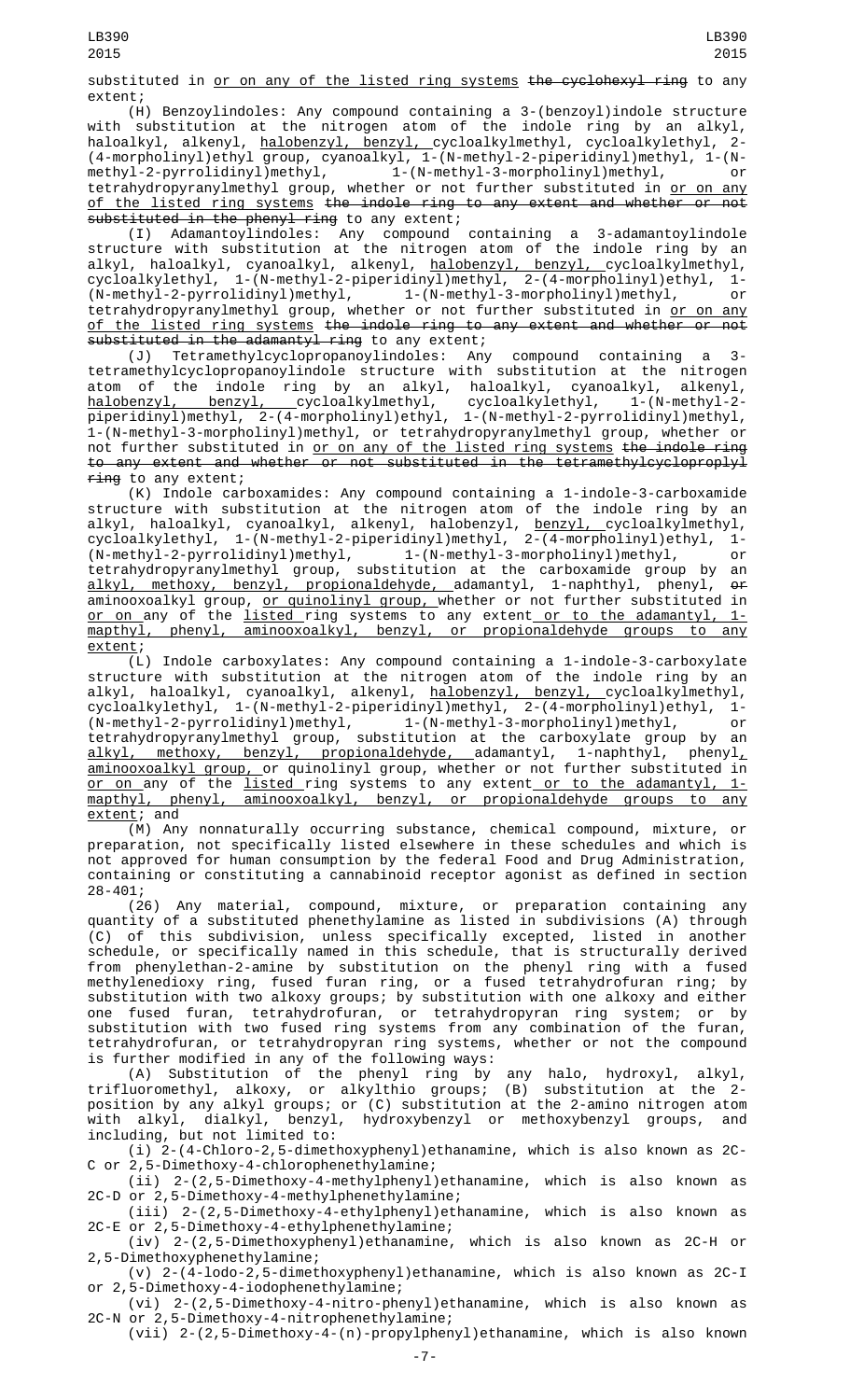LB390 2015

as 2C-P or 2,5-Dimethoxy-4-propylphenethylamine;

(viii) 2-[4-(Ethylthio)-2,5-dimethoxyphenyl]ethanamine, which is also known as 2C-T-2 or 2,5-Dimethoxy-4-ethylthiophenethylamine;

(ix) 2-[4-(Isopropylthio)-2,5-dimethoxyphenyl]ethanamine, which is also known as 2C-T-4 or 2,5-Dimethoxy-4-isopropylthiophenethylamine;

(x) 2-(4-bromo-2,5-dimethoxyphenyl)ethanamine, which is also known as 2C-B or 2,5-Dimethoxy-4-bromophenethylamine;

(xi) 2-(2,5-dimethoxy-4-(methylthio)phenyl)ethanamine, which is also known as 2C-T or 4-methylthio-2,5-dimethoxyphenethylamine;

(xii) 1-(2,5-dimethoxy-4-iodophenyl)-propan-2-amine, which is also known as DOI or 2,5-Dimethoxy-4-iodoamphetamine;

(xiii) 1-(4-Bromo-2,5-dimethoxyphenyl)-2-aminopropane, which is also known as DOB or 2,5-Dimethoxy-4-bromoamphetamine;

(xiv) 1-(4-chloro-2,5-dimethoxy-phenyl)propan-2-amine, which is also known as DOC or 2,5-Dimethoxy-4-chloroamphetamine;

(xv) 2-(4-bromo-2,5-dimethoxyphenyl)-N-[(2 methoxyphenyl)methyl]ethanamine, which is also known as 2C-B-NBOMe; 25B-NBOMe or 2,5-Dimethoxy-4-bromo-N-(2-methoxybenzyl)phenethylamine;

(xvi) 2-(4-iodo-2,5-dimethoxyphenyl)-N-[(2 methoxyphenyl)methyl]ethanamine, which is also known as 2C-I-NBOMe; 25I-NBOMe or 2,5-Dimethoxy-4-iodo-N-(2-methoxybenzyl)phenethylamine;

(xvii) N-(2-Methoxybenzyl)-2-(3,4,5-trimethoxyphenyl)ethanamine, which is also known as Mescaline-NBOMe or 3,4,5-trimethoxy-N-(2-

methoxybenzyl)phenethylamine; (xviii) 2-(4-chloro-2,5-dimethoxyphenyl)-N-[(2 methoxyphenyl)methyl]ethanamine, which is also known as 2C-C-NBOMe; or 25C-NBOMe or 2,5-Dimethoxy-4-chloro-N-(2-methoxybenzyl)phenethylamine;

(xix) 2-(7-Bromo-5-methoxy-2,3-dihydro-1-benzofuran-4-yl)ethanamine, which is also known as 2CB-5-hemiFLY;

(xx) 2-(8-bromo-2,3,6,7-tetrahydrofuro [2,3-f][1]benzofuran-4 yl)ethanamine, which is also known as 2C-B-FLY;

(xxi) 2-(10-Bromo-2,3,4,7,8,9-hexahydropyrano[2,3-g]chromen-5 yl)ethanamine, which is also known as 2C-B-butterFLY;

(xxii) N-(2-Methoxybenzyl)-1-(8-bromo-2,3,6,7- tetrahydrobenzo[1,2-b:4,5 b']difuran-4-yl)-2-aminoethane, which is also known as 2C-B-FLY-NBOMe;

(xxiii) 1-(4-Bromofuro[2,3-f][1]benzofuran-8-yl)propan-2-amine, which is also known as bromo-benzodifuranylisopropylamine or bromo-dragonFLY;

(xxiv) N-(2-Hydroxybenzyl)-4-iodo-2,5-dimethoxyphenethylamine, which is also known as 2C-INBOH or 25I-NBOH;

(xxv) 5-(2-Aminoprpyl)benzofuran, which is also known as 5-APB;

(xxvi) 6-(2-Aminopropyl)benzofuran, which is also known as 6-APB;

(xxvii) 5-(2-Aminopropyl)-2,3-dihydrobenzofuran, which is also known as 5- APDB;

(xxviii) 6-(2-Aminopropyl)-2,3-dihydrobenzofuran, which is also known as 6-APDB;

(xxix) 2,5-dimethoxy-amphetamine, which is also known as 2, 5-dimethoxy-amethylphenethylamine; 2, 5-DMA;

(xxx) 2,5-dimethoxy-4-ethylamphetamine, which is also known as DOET;

(xxxi) 2,5-dimethoxy-4-(n)-propylthiophenethylamine, which is also known as 2C-T-7;

(xxxii) 5-methoxy-3,4-methylenedioxy-amphetamine;

(xxxiii) 4-methyl-2,5-dimethoxy-amphetamine, which is also known as 4 methyl-2,5-dimethoxy-amethylphenethylamine; DOM and STP;

(xxxiv) 3,4-methylenedioxy amphetamine, which is also known as MDA;

(xxxv) 3,4-methylenedioxymethamphetamine, which is also known as MDMA;

(xxxvi) 3,4-methylenedioxy-N-ethylamphetamine, which is also known as Nethyl-alpha-methyl-3,4(methylenedioxy)phenethylamine, MDE, MDEA; and

(xxxvii) 3,4,5-trimethoxy amphetamine;

(27) Any material, compound, mixture, or preparation containing any quantity of a substituted tryptamine unless specifically excepted, listed in another schedule, or specifically named in this schedule, that is structurally derived from 2-(1H-indol-3-yl)ethanamine, which is also known as tryptamine, by mono- or di-substitution of the amine nitrogen with alkyl or alkenyl groups or by inclusion of the amino nitrogen atom in a cyclic structure whether or not the compound is further substituted at the alpha position with an alkyl group or whether or not further substituted on the indole ring to any extent with any alkyl, alkoxy, halo, hydroxyl, or acetoxy groups, and including, but not limited to:

(A) 5-methoxy-N, N-diallyltryptamine, which is also known as 5-MeO-DALT;

(B) 4-acetoxy-N,N-dimethyltryptamine, which is also known as 4-AcO-DMT or OAcetylpsilocin;

(C) 4-hydroxy-N-methyl-N-ethyltryptamine, which is also known as 4-HO-MET;

(D) 4-hydroxy-N,N-diisopropyltryptamine, which is also known as 4-HO-DIPT; (E) 5-methoxy-N-methyl-N-isopropyltryptamine, which is also known as 5- MeOMiPT;

(F) 5-Methoxy-N,N-Dimethyltryptamine, which is also known as 5-MeO-DMT; (G) 5-methoxy-N,N-diisopropyltryptamine, which is also known as 5-MeO-DiPT;

(H) Diethyltryptamine, which is also known as N,N-Diethyltryptamine, DET; and

(I) Dimethyltryptamine, which is also known as DMT; and

(28)(A) Any substance containing any quantity of the following materials, compounds, mixtures, or structures: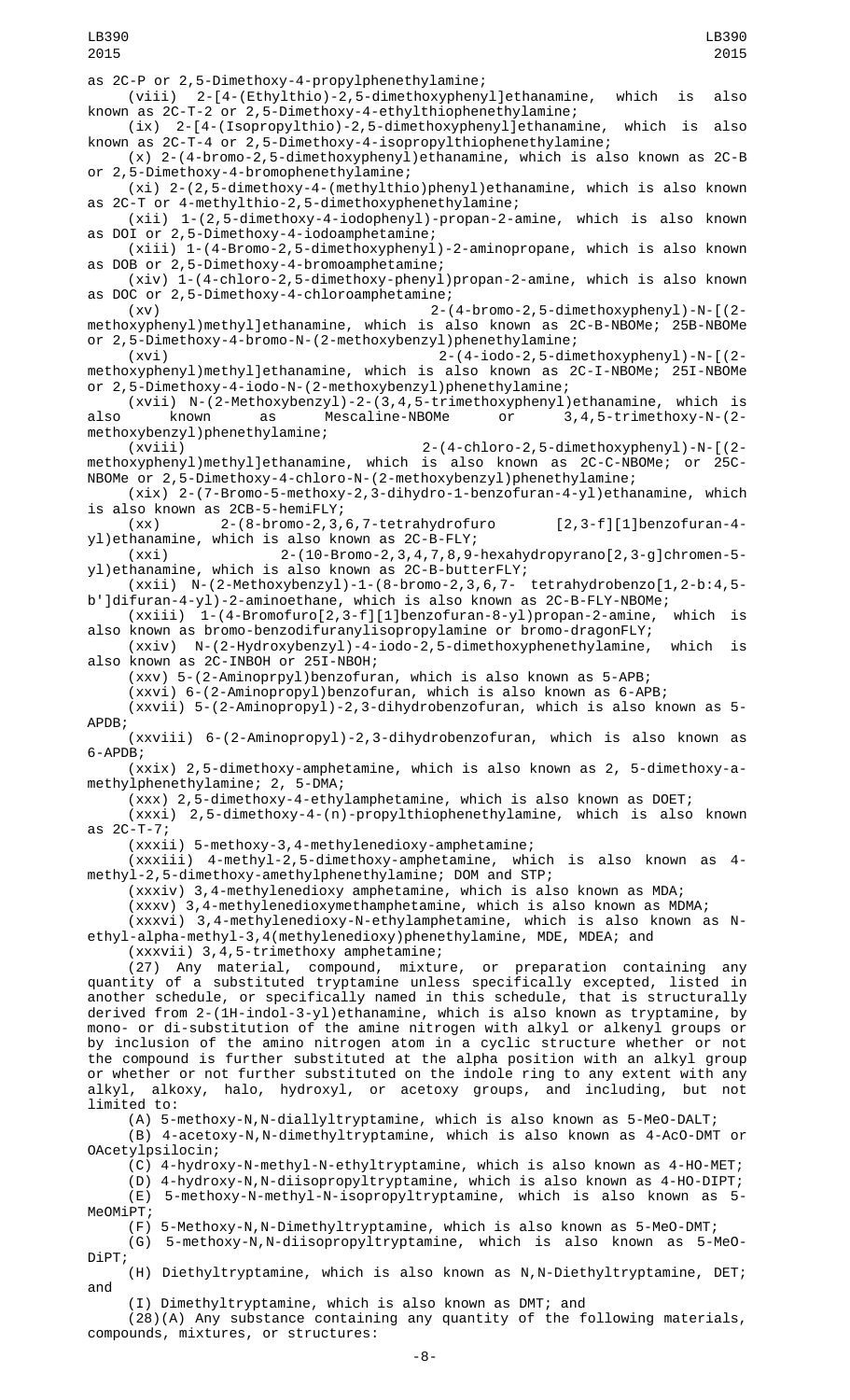or

(i) 3,4-methylenedioxymethcathinone, or bk-MDMA, or methylone;

(ii) 3,4-methylenedioxypyrovalerone, or MDPV;

(iii) 4-methylmethcathinone, or 4-MMC, or mephedrone;

(iv) 4-methoxymethcathinone, or bk-PMMA, or PMMC, or methedrone;

(v) Fluoromethcathinone, or FMC;

(vi) Naphthylpyrovalerone, or naphyrone; or

(vii) Beta-keto-N-methylbenzodioxolylpropylamine or bk-MBDB or butylone;

LB390 2015

(B) Unless listed in another schedule, any substance which contains any quantity of any material, compound, mixture, or structure, other than <u>bupropion</u> <del>buproprion</del>, that is structurally derived by any means from 2-aminopropan-1-one by substitution at the 1-position with either phenyl, naphthyl, or thiophene ring systems, whether or not the compound is further modified in any of the following ways:

(i) Substitution in the ring system to any extent with alkyl, alkoxy, alkylenedioxy, haloalkyl, hydroxyl, or halide substituents, whether or not further substituted in the ring system by one or more other univalent substituents;

(ii) Substitution at the 3-position with an acyclic alkyl substituent; or (iii) Substitution at the 2-amino nitrogen atom with alkyl or dialkyl groups, or by inclusion of the 2-amino nitrogen atom in a cyclic structure.

(d) Unless specifically excepted or unless listed in another schedule, any material, compound, mixture, or preparation which contains any quantity of the following substances having a depressant effect on the central nervous system, including its salts, isomers, and salts of isomers whenever the existence of such salts, isomers, and salts of isomers is possible within the specific chemical designation:

(1) Mecloqualone;

(2) Methaqualone; and

(3) Gamma-Hydroxybutyric Acid. Some other names include: GHB; Gammahydroxybutyrate; 4-Hydroxybutyrate; 4-Hydroxybutanoic Acid; Sodium Oxybate; and Sodium Oxybutyrate.

(e) Unless specifically excepted or unless listed in another schedule, any material, compound, mixture, or preparation which contains any quantity of the following substances having a stimulant effect on the central nervous system, including its salts, isomers, and salts of isomers:

(1) Fenethylline;

(2) N-ethylamphetamine;

(3) Aminorex; aminoxaphen; 2-amino-5-phenyl-2-oxazoline; or 4,5-dihydro-5 phenyl-2-oxazolamine;

(4) Cathinone; 2-amino-1-phenyl-1-propanone; alpha-aminopropiophenone; 2 aminopropiophenone; and norephedrone;

(5) Methcathinone, its salts, optical isomers, and salts of optical isomers. Some other names: 2-(methylamino)-propiophenone; alpha- (methylamino)propiophenone; 2-(methylamino)-1-phenylpropan-1-one; alpha-Nmethylaminopropiophenone; methylcathinone; monomethylpropion; ephedrone; Nmethylcathinone; AL-464; AL-422; AL-463; and UR1432;

(6) (+/-)cis-4-methylaminorex; and (+/-)cis-4,5-dihydro-4-methyl-5 phenyl-2-oxazolamine;

(7) N,N-dimethylamphetamine; N,N-alpha-trimethyl-benzeneethanamine; and N,N-alpha-trimethylphenethylamine; and

(8) Benzylpiperazine, 1-benzylpiperazine.

(f) Any controlled substance analogue to the extent intended for human consumption.

Schedule II

(a) Any of the following substances except those narcotic drugs listed in other schedules whether produced directly or indirectly by extraction from substances of vegetable origin, independently by means of chemical synthesis, or by combination of extraction and chemical synthesis:

(1) Opium and opiate, and any salt, compound, derivative, or preparation opium or opiate, excluding apomorphine, buprenorphine, thebaine-derived butorphanol, dextrorphan, nalbuphine, nalmefene, naloxone, and naltrexone and their salts, but including the following:

(A) Raw opium;

- (B) Opium extracts;
- (C) Opium fluid;
- (D) Powdered opium;
- (E) Granulated opium;
- (F) Tincture of opium;
- (G) Codeine;
- (H) Ethylmorphine;
- (I) Etorphine hydrochloride;
- (J) Hydrocodone;
- (K) Hydromorphone;
- (L) Metopon;
- (M) Morphine;
- (N) Oxycodone;
- (O) Oxymorphone;
- 
- (P) Oripavine; Thebaine; and
- (R) Dihydroetorphine;

(2) Any salt, compound, derivative, or preparation thereof which is chemically equivalent to or identical with any of the substances referred to in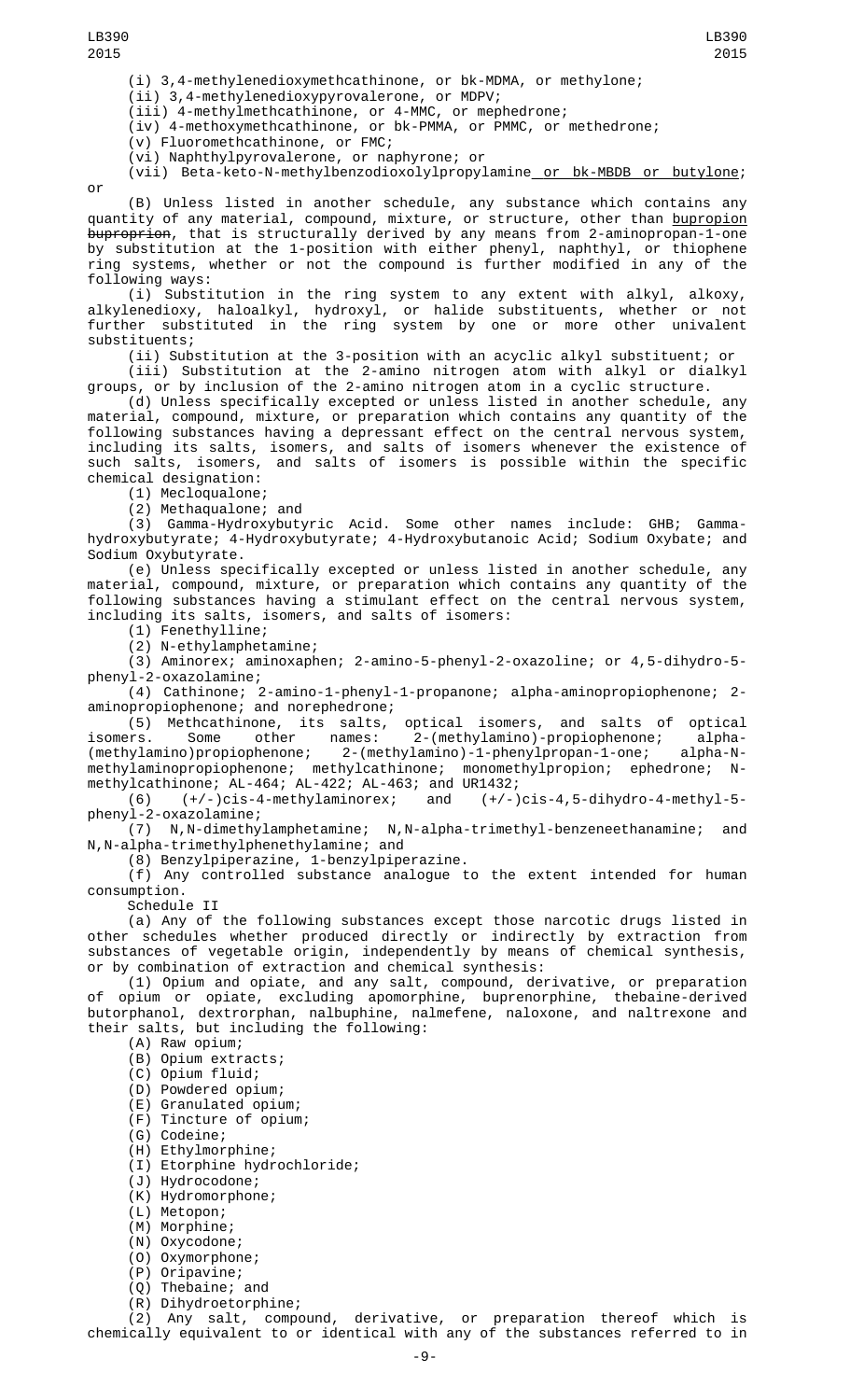subdivision (1) of this subdivision, except that these substances shall not include the isoquinoline alkaloids of opium;

(3) Opium poppy and poppy straw;

(4) Coca leaves and any salt, compound, derivative, or preparation of coca leaves, and any salt, compound, derivative, or preparation thereof which is chemically equivalent to or identical with any of these substances, including cocaine and its salts, optical isomers, and salts of optical isomers, except that the substances shall not include decocainized coca leaves or extractions which do not contain cocaine or ecgonine; and

(5) Concentrate of poppy straw, the crude extract of poppy straw in either liquid, solid, or powder form which contains the phenanthrene alkaloids of the opium poppy.

(b) Unless specifically excepted or unless in another schedule any of the following opiates, including their isomers, esters, ethers, salts, and salts of their isomers, esters, and ethers whenever the existence of such isomers, esters, ethers, and salts is possible within the specific chemical designation, dextrorphan excepted:

(1) Alphaprodine;

(2) Anileridine;

(3) Bezitramide;

(4) Diphenoxylate;

(5) Fentanyl;

(6) Isomethadone;

(7) Levomethorphan;

(8) Levorphanol;

(9) Metazocine;

(10) Methadone;

(11) Methadone-intermediate, 4-cyano-2-dimethylamino-4,4-diphenyl butane; 2-methyl-3-morpholino-1,1-diphenylpropanecarboxylic acid;

(13) Pethidine or meperidine;

(14) Pethidine-Intermediate-A, 4-cyano-1-methyl-4-phenylpiperidine;

(15) Pethidine-Intermediate-B, ethyl-4-phenylpiperidine-4-carboxylate;

(16) Pethidine-Intermediate-C, 1-methyl-4-phenylpiperidine-4-carboxylic

acid;

(17) Phenazocine;

(18) Piminodine;

(19) Racemethorphan;

(20) Racemorphan;

(21) Dihydrocodeine;

(22) Bulk Propoxyphene in nondosage forms;

(23) Sufentanil;

(24) Alfentanil;

(25) Levo-alphacetylmethadol which is also known as levo-alphaacetylmethadol, levomethadyl acetate, and LAAM;

(26) Carfentanil;

(27) Remifentanil; and (28) Tapentadol.

(c) Any material, compound, mixture, or preparation which contains any quantity of the following substances having a potential for abuse associated with a stimulant effect on the central nervous system:

(1) Amphetamine, its salts, optical isomers, and salts of its optical isomers;

(2) Phenmetrazine and its salts;

(3) Methamphetamine, its salts, isomers, and salts of its isomers;—a<del>n</del>d

(4) Methylphenidate<u>; and</u>  $\overline{\phantom{a}}$ 

(5) Lisdexamfetamine, its salts, isomers, and salts of its isomers.

(d) Any material, compound, mixture, or preparation which contains any quantity of the following substances having a potential for abuse associated with a depressant effect on the central nervous system, including their salts, isomers, and salts of isomers whenever the existence of such salts, isomers,

and salts of isomers is possible within the specific chemical designations:

(1) Amobarbital;

(2) Secobarbital;

(3) Pentobarbital;

(4) Phencyclidine; and

(5) Glutethimide.

(e) Hallucinogenic substances known as:

(1) Nabilone. Another name for nabilone:  $(+/-)$ -trans-3-(1,1-dimethylheptyl)- 6,6a,7,8,10,10a-Hexahydro-1-hydroxy-6,6-dimethyl-9H- $6,6a,7,8,10,10a$ -Hexahydro-1-hydroxy-6,6-dimethyl-9Hdibenzo(b,d)pyran-9-one.

(f) Unless specifically excepted or unless listed in another schedule, any material, compound, mixture, or preparation which contains any quantity of the following substances:

(1) Immediate precursor to amphetamine and methamphetamine: Phenylacetone. Trade and other names shall include, but are not limited to: Phenyl-2 propanone; P2P; benzyl methyl ketone; and methyl benzyl ketone;—<del>or</del>

(2) Immediate precursors to phencyclidine, PCP:

(A) 1-phenylcyclohexylamine; or

(B) 1-piperidinocyclohexanecarbonitrile, PCC<u>; or</u>  $\overline{\cdot}$ 

(3) Immediate precursor to fentanyl; 4-anilino-N-phenethyl-4-piperidine (ANNPP).

Schedule III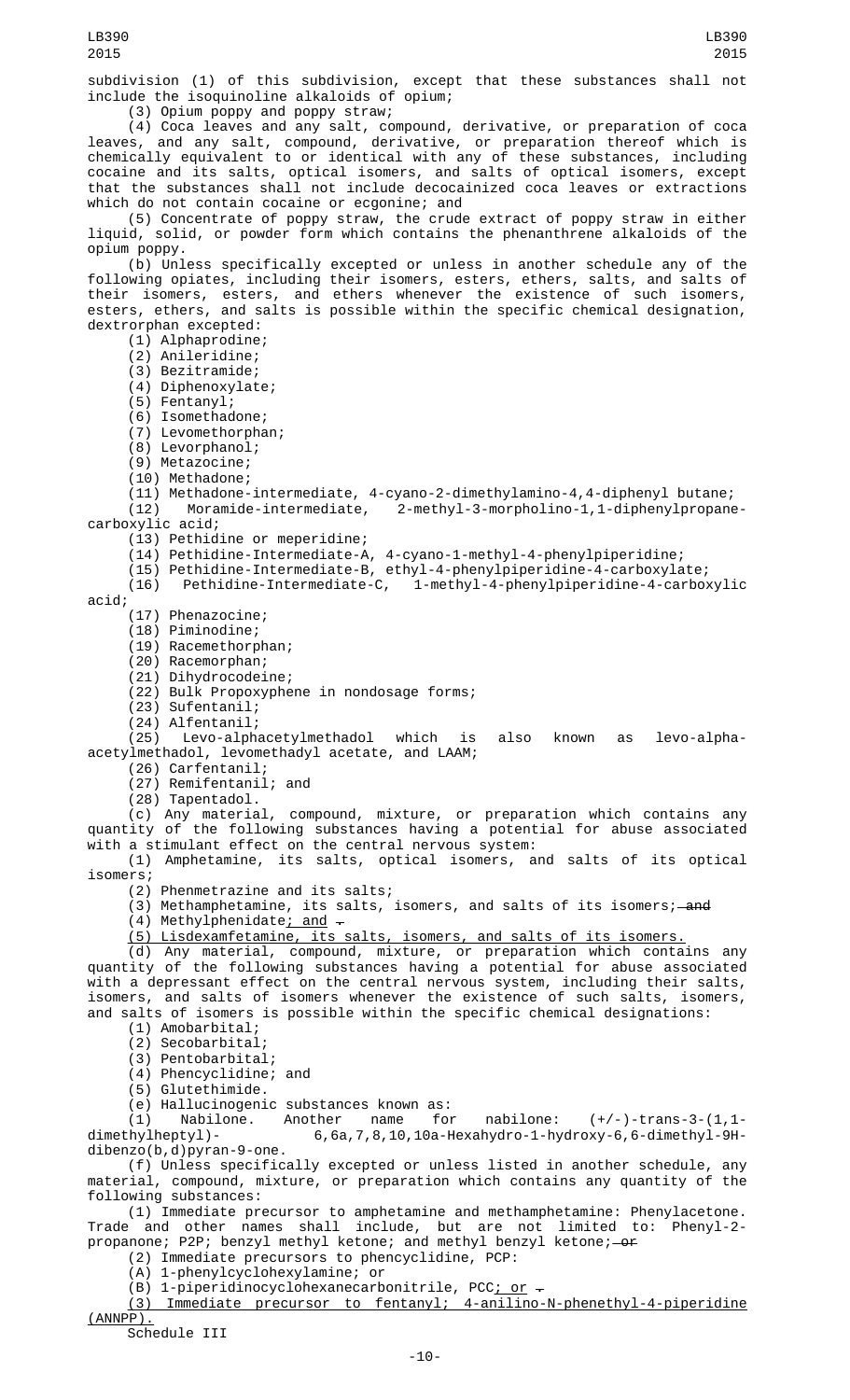LB390 2015

with a stimulant effect on the central nervous system, including their salts, isomers, whether optical, position, or geometric, and salts of such isomers whenever the existence of such salts, isomers, and salts of isomers is possible within the specific chemical designation:

(1) Benzphetamine;

(2) Chlorphentermine;

(3) Clortermine; and

(4) Phendimetrazine.

(b) Any material, compound, mixture, or preparation which contains any quantity of the following substances having a potential for abuse associated with a depressant effect on the central nervous system:

(1) Any substance which contains any quantity of a derivative of barbituric acid or any salt of a derivative of barbituric acid, except those substances which are specifically listed in other schedules of this section;

(2) Chlorhexadol;

(3) Embutramide;

 $(4 3)$  Lysergic acid;

(5 4) Lysergic acid amide;

 $(6 5)$  Methyprylon;

(7) Perampanel;

 $(8 6)$  Sulfondiethylmethane;

 $(97)$  Sulfonethylmethane;  $(10 8)$  Sulfonmethane;

 $(11 9)$  Nalorphine;

 $(12 \t 10)$  Any compound, mixture, or preparation containing amobarbital, secobarbital, pentobarbital, or any salt thereof and one or more other active medicinal ingredients which are not listed in any schedule;

 $(13 \t41)$  Any suppository dosage form containing amobarbital, secobarbital, pentobarbital, or any salt of any of these drugs and approved by the federal Food and Drug Administration for marketing only as a suppository;

 $(14 \t 12)$  Any drug product containing gamma-hydroxybutyric acid, including its salts, isomers, and salts of isomers, for which an application is approved under section 505 of the Federal Food, Drug, and Cosmetic Act, 21 U.S.C. 355, as such section existed on January 1, 2014;

 $(15\; 43)$  Ketamine, its salts, isomers, and salts of isomers. Some other names for ketamine: (+/-)-2-(2-chlorophenyl)-2-(methylamino)-cyclohexanone; and

(16 14) Tiletamine and zolazepam or any salt thereof. Trade or other names for a tiletamine-zolazepam combination product shall include, but are not limited to: telazol. Trade or other names for tiletamine shall include, but are not limited to: 2-(ethylamino)-2-(2-thienyl)-cyclohexanone. Trade or other names for zolazepam shall include, but are not limited to: 4-(2 fluorophenyl)-6,8-dihydro-1,3,8-trimethylpyrazolo-(3,4-e) (1,4)-diazepin-7(1H)one, and flupyrazapon.

(c) Unless specifically excepted or unless listed in another schedule:

(1) Any material, compound, mixture, or preparation containing limited quantities of any of the following narcotic drugs, or any salts calculated as the free anhydrous base or alkaloid, in limited quantities as set forth below:

(A) Not more than one and eight-tenths grams of codeine per one hundred milliliters or not more than ninety milligrams per dosage unit, with an equal or greater quantity of an isoquinoline alkaloid of opium;

(B) Not more than one and eight-tenths grams of codeine per one hundred milliliters or not more than ninety milligrams per dosage unit, with one or more active, nonnarcotic ingredients in recognized therapeutic amounts;

(C) Not more than three hundred milligrams of dihydrocodeinone which is also known as hydrocodone per one hundred milliliters or not more than fifteen milligrams per dosage unit, with a fourfold or greater quantity of an isoquinoline alkaloid of opium;

(D) Not more than three hundred milligrams of dihydrocodeinone which is also known as hydrocodone per one hundred milliliters or not more than fifteen milligrams per dosage unit, with one or more active, nonnarcotic ingredients in recognized therapeutic amounts;

 $(C \nE)$  Not more than one and eight-tenths grams of dihydrocodeine per one hundred milliliters or not more than ninety milligrams per dosage unit, with one or more active, nonnarcotic ingredients in recognized therapeutic amounts;

 $(D F)$  Not more than three hundred milligrams of ethylmorphine per one hundred milliliters or not more than fifteen milligrams per dosage unit, with one or more active, nonnarcotic ingredients in recognized therapeutic amounts;

(E G) Not more than five hundred milligrams of opium per one hundred milliliters or per one hundred grams, or not more than twenty-five milligrams per dosage unit, with one or more active, nonnarcotic ingredients in recognized therapeutic amounts; and

(F H) Not more than fifty milligrams of morphine per one hundred milliliters or per one hundred grams with one or more active, nonnarcotic ingredients in recognized therapeutic amounts; and

(2) Any material, compound, mixture, or preparation containing any of the following narcotic drug or its salts, as set forth below:

(A) Buprenorphine.

(d) Unless contained on the administration's list of exempt anabolic steroids as the list existed on January 1, 2014, any anabolic steroid, which shall include any material, compound, mixture, or preparation containing any quantity of the following substances, including its salts, isomers, and salts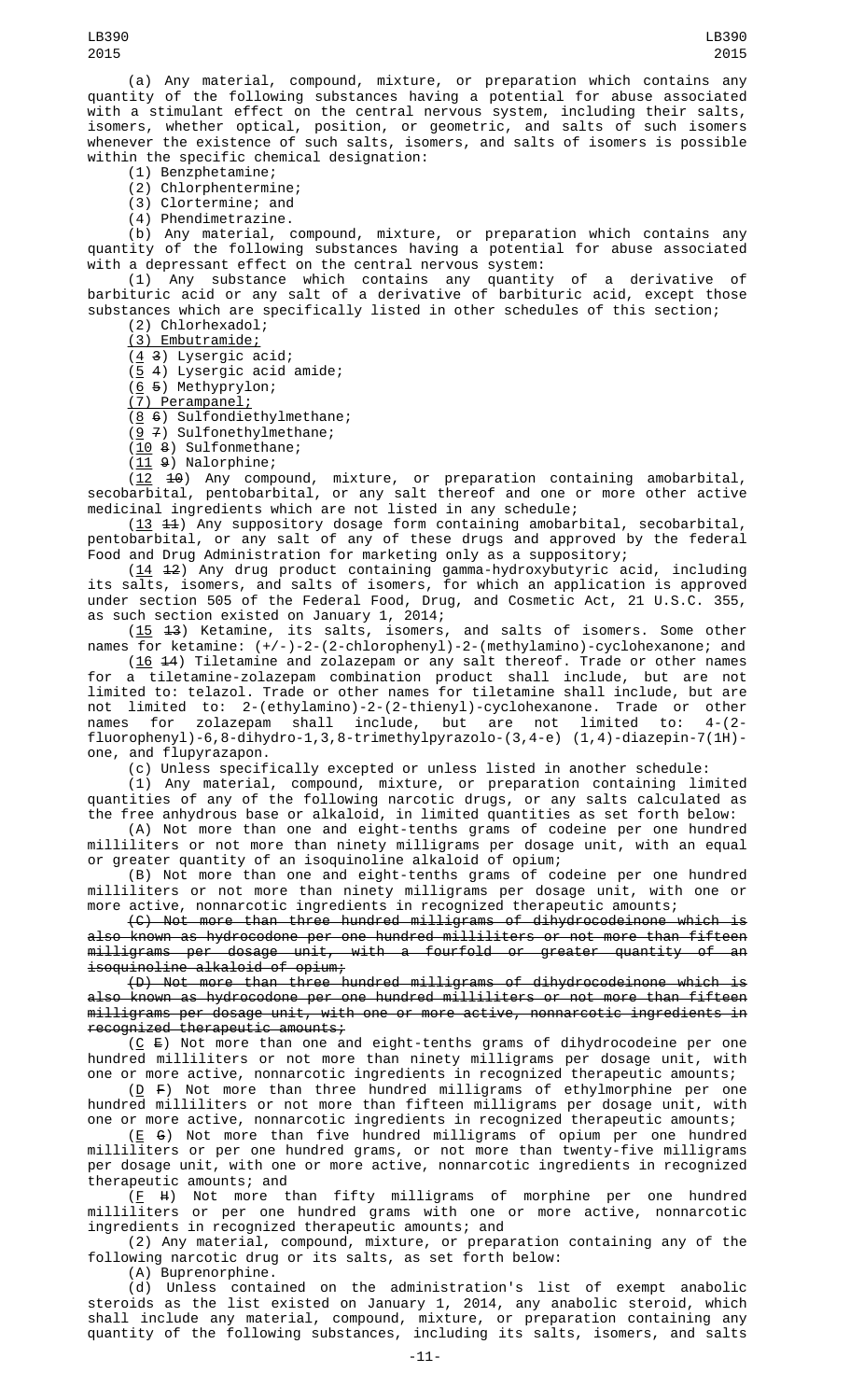of isomers whenever the existence of such salts of isomers is possible within the specific chemical designation: (1) 3-beta,17-dihydroxy-5a-androstane Boldenone; (2) 3-alpha,17-beta-dihydroxy-5a-androstane Boldione; (3) 5-alpha-androstan-3,17-dione Chlorotestosterone (4-chlortestosterone); (4) 1-androstenediol (3-beta,17-beta-dihydroxy-5-alpha-androst-1-ene)  $\frac{C\text{lostebo1}}{(5)}$ (5) 1-androstenediol (3-alpha,17-beta-dihydroxy-5-alpha-androst-1-ene) Dehydrochloromethyltestosterone;<br>(6) 4-androstenediol (3-beta,17-beta-dihydroxy-androst-5-ene) Desoxymethyltestosterone;<br>(7) 5-androstenediol (3-beta,17-beta-dihydroxy-androst-5-ene) Dihydrotestosterone (4-dihydrotestosterone); (8) 1-androstenedione ([5-alpha]-androst-1-en-3,17-dione) Drostanolone; (9) 4-androstenedione (androst-4-en-3,17-dione) Ethylestrenol; (10) 5-androstenedione (androst-5-en-3,17-dione) Fluoxymesterone; (11) Bolasterone (7-alpha,17-alpha-dimethyl-17-beta-hydroxyandrost-4-en-3 one) Formebulone (formebolone); (12) Boldenone (17-beta-hydroxyandrost-1,4-diene-3-one) Mesterolone; (13) Boldione (androsta-1,4-diene-3,17-3-one) Methandienone; (14) Calusterone (7-beta,17-alpha-dimethyl-17-beta-hydroxyandrost-4-en-3 one) Methandranone; (15) Clostebol (4-chloro-17-beta-hydroxyandrost-4-en-3-one) Methandriol; (16) Dehydrochloromethyltestosterone (4-chloro-17-beta-hydroxy-17-alphamethyl-androst-1,4-dien-3-one) Methandrostenolone;<br>(17) Desoxymethyltestosterone (17-alpha-me (17) Desoxymethyltestosterone (17-alpha-methyl-5-alpha-androst-2-en-17-<br>beta-ol) (a.k.a. 'madol') Methenolone; Desoxymethyltestosterone<br>(a.k.a. 'madol') Methenolone; (18) Delta-1-Dihydrotestosterone (a.k.a. '1-testosterone')(17-betahydroxy-5-alpha-androst-1-en-3-one) Methyltestosterone; (19) 4-Dihydrotestosterone (17-beta-hydroxy-androstan-3-one) Mibolerone; (20) Drostanolone (17-beta-hydroxy-2-alpha-methyl-5-alpha-androstan-3-one) Nandrolone;<br>(21) (21) Ethylestrenol (17-alpha-ethyl-17-beta-hydroxyestr-4-ene) Norethandrolone; (22) Fluoxymesterone (9-fluoro-17-alpha-methyl-11-beta,17-betadihydroxyandrost-4-en-3-one) Oxandrolone;<br>(23) Eormebulone (formebolone); (23) Formebulone (formebolone); (2-formyl-17-alpha-methyl-11-alpha,17 beta-dihydroxyandrost-1,4-dien-3-one) Oxymesterone; (24) Furazabol (17-alpha-methyl-17-beta-hydroxyandrostano[2,3-c]-furazan) Oxymetholone; (25) 13-beta-ethyl-17-beta-hydroxygon-4-en-3-one Stanolone; (26) 4-hydroxytestosterone (4,17-beta-dihydroxy-androst-4-en-3-one) Stanozolol;<br>(27) (27) 4-hydroxy-19-nortestosterone (4,17-beta-dihydroxy-estr-4-en-3-one) Testolactone; (17-alpha-methyl-17-beta-hydroxy-5-androstan-3-one) Testosterone;<br>(29) Mesterolone (17-alpha-methyl-17-beta-hydroxy-5-androstan-3-one) Trenbolone; Methandienone (17-alpha-methyl-17-beta-hydroxyandrost-1,4-dien-3one); 19-nor-4,9(10)-androstadienedione; and (31) Methandriol (17-alpha-methyl-3-beta,17-beta-dihydroxyandrost-5-ene); (32) Methasterone (2-alpha,17-alpha-dimethyl-5-alpha-androstan-17-betaol-3-one); (33) Methenolone (1-methyl-17-beta-hydroxy-5-alpha-androst-1-en-3-one); (34) 17-alpha-methyl-3-beta,17-beta-dihydroxy-5a-androstane; (35) 17-alpha-methyl-3-alpha,17-beta-dihydroxy-5a-androstane; (36) 17-alpha-methyl-3-beta,17-beta-dihydroxyandrost-4-ene; (37) 17-alpha-methyl-4-hydroxynandrolone (17-alpha-methyl-4-hydroxy-17 beta-hydroxyestr-4-en-3-one); (38) Methyldienolone (17-alpha-methyl-17-beta-hydroxyestra-4,9(10)-dien-3-  $\frac{\text{one}}{\cancel{(39)}}$ (39) Methyltrienolone (17-alpha-methyl-17-beta-hydroxyestra-4,9,11 trien-3-one); (40) Methyltestosterone (17-alpha-methyl-17-beta-hydroxyandrost-4-en-3  $rac{one}{(41)}$ (41) Mibolerone (7-alpha,17-alpha-dimethyl-17-beta-hydroxyestr-4-en-3-  $\frac{\text{one}}{\text{0}}$ ;<br>(42) 17-alpha-methyl-delta-1-dihydrotestosterone (17-beta-hydroxy-17-<br>-5-alpha-androst-1-en-3-one) (a.k.a. '17-alpha-methyl-1alpha-methyl-5-alpha-androst-1-en-3-one) (a.k.a testosterone'); (43) Nandrolone (17-beta-hydroxyestr-4-en-3-one); (44) 19-nor-4-androstenediol (3-beta, 17-beta-dihydroxyestr-4-ene); (45) 19-nor-4-androstenediol (3-alpha, 17-beta-dihydroxyestr-4-ene); (46) 19-nor-5-androstenediol (3-beta, 17-beta-dihydroxyestr-5-ene); (47) 19-nor-5-androstenediol (3-alpha, 17-beta-dihydroxyestr-5-ene); (48) 19-nor-4,9(10)-androstadienedione (estra-4,9(10)-diene-3,17-dione); (49) 19-nor-4-androstenedione (estr-4-en-3,17-dione); (50) 19-nor-5-androstenedione (estr-5-en-3,17-dione); 17-alpha-diethyl-17-beta-hydroxygon-4-en-3one); (52) Norclostebol (4-chloro-17-beta-hydroxyestr-4-en-3-one); LB390 2015 LB390 2015

(53) Norethandrolone (17-alpha-ethyl-17-beta-hydroxyestr-4-en-3-one);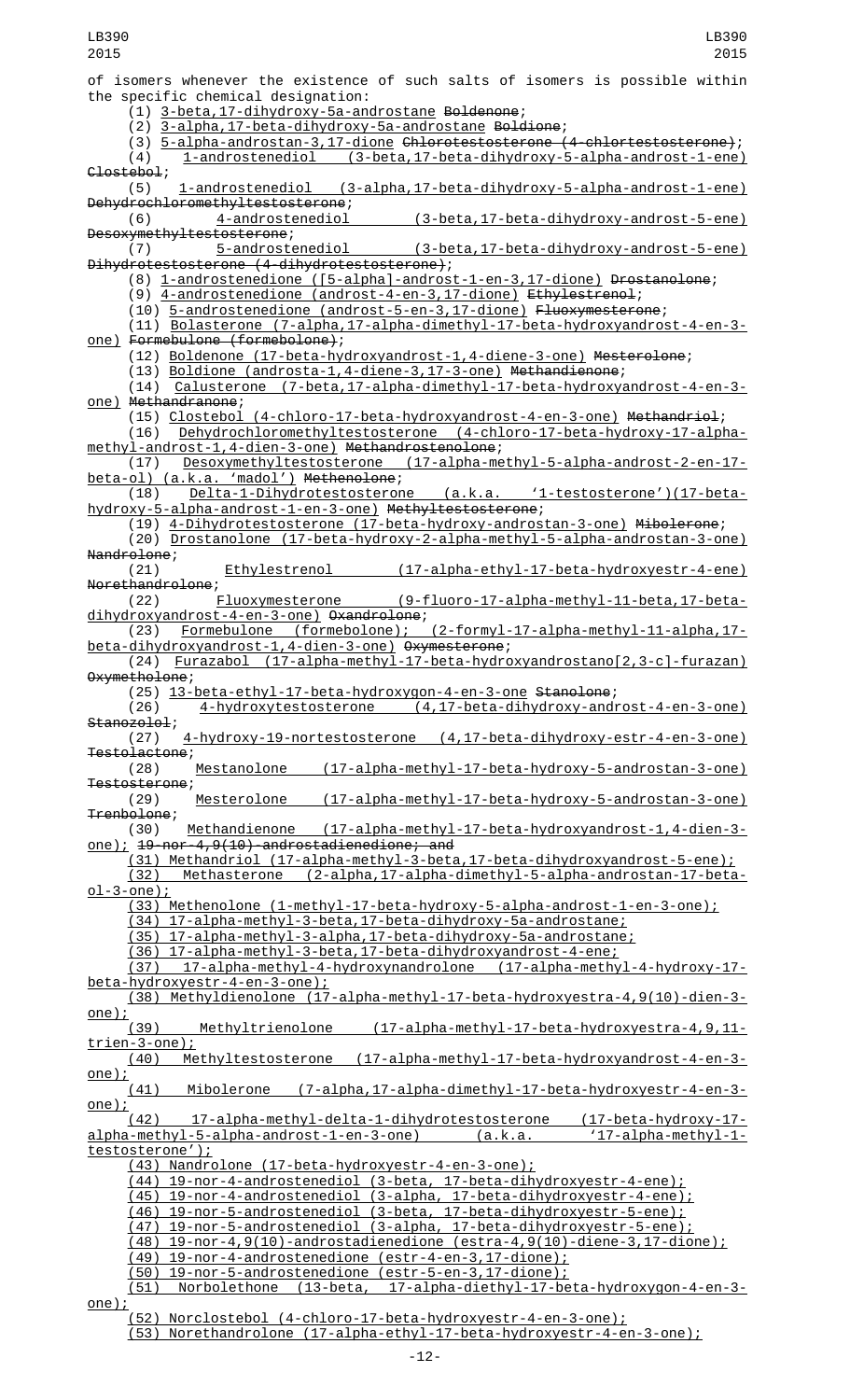(54) Normethandrolone (17-alpha-methyl-17-beta-hydroxyestr-4-en-3-one); (55) Oxandrolone (17-alpha-methyl-17-beta-hydroxy-2-oxa-[5-alpha] androstan-3-one); (56) Oxymesterone (17-alpha-methyl-4,17-beta-dihydroxyandrost-4-en-3-one); (57) Oxymetholone (17-alpha-methyl-2-hydroxymethylene-17-beta-hydroxy-[5 alpha]-androstan-3-one); (58) Prostanozol (17-beta-hydroxy-5-alpha-androstano[3,2-c]pyrazole); (59) Stanozolol (17-alpha-methyl-17-beta-hydroxy-[5-alpha]-androst-2 eno[3,2-c]-pyrazole); (60) Stenbolone (17-beta-hydroxy-2-methyl-[5-alpha]-androst-1-en-3-one); (61) Testolactone (13-hydroxy-3-oxo-13,17-secoandrosta-1,4-dien-17-oic acid lactone); (62) Testosterone (17-beta-hydroxyandrost-4-en-3-one); Tetrahydrogestrinone (13-beta, hydroxygon-4,9,11-trien-3-one); (64) Trenbolone (17-beta-hydroxyestr-4,9,11-trien-3-one); and  $(65$  31) Any salt, ester, or ether of a drug or substance described or listed in this subdivision if the salt, ester, or ether promotes muscle growth. (e) Hallucinogenic substances known as: (1) Dronabinol, synthetic, in sesame oil and encapsulated in a soft gelatin capsule in a drug product approved by the federal Food and Drug Administration. Some other names for dronabinol are (6aR-trans)-6a,7,8,10atetrahydro-6,6,9-trimethyl-3-pentyl-6H-dibenzo (b,d)pyran-1-ol or (-)-delta-9- (trans)-tetrahydrocannabinol. Schedule IV (a) Any material, compound, mixture, or preparation which contains any quantity of the following substances, including their salts, isomers, and salts of isomers whenever the existence of such salts, isomers, and salts of isomers is possible within the specific chemical designation: (1) Barbital; (2) Chloral betaine; (3) Chloral hydrate; (4) Chlordiazepoxide, but not including librax (chlordiazepoxide hydrochloride and clindinium bromide) or menrium (chlordiazepoxide and water soluble esterified estrogens); (5) Clonazepam; (6) Clorazepate; (7) Diazepam; (8) Ethchlorvynol; (9) Ethinamate; (10) Flurazepam; (11) Mebutamate; (12) Meprobamate; (13) Methohexital; (14) Methylphenobarbital; (15) Oxazepam; (16) Paraldehyde; (17) Petrichloral; (18) Phenobarbital; (19) Prazepam; (20) Alprazolam; (21) Bromazepam; (22) Camazepam; (23) Clobazam; (24) Clotiazepam; (25) Cloxazolam; (26) Delorazepam; (27) Estazolam; (28) Ethyl loflazepate; (29) Fludiazepam; (30) Flunitrazepam; (31) Halazepam; (32) Haloxazolam; (33) Ketazolam; (34) Loprazolam; (35) Lorazepam; (36) Lormetazepam; (37) Medazepam; (38) Nimetazepam; (39) Nitrazepam; (40) Nordiazepam; (41) Oxazolam; (42) Pinazepam; (43) Temazepam; (44) Tetrazepam; (45) Triazolam; (46) Midazolam; (47) Quazepam; LB390 2015 LB390

(48) Zolpidem;

 $(50)$  Zaleplon,  $-$ (51) Zopiclone; (52) Fospropofol;

 $(49)$  Dichloralphenazone;  $-$ and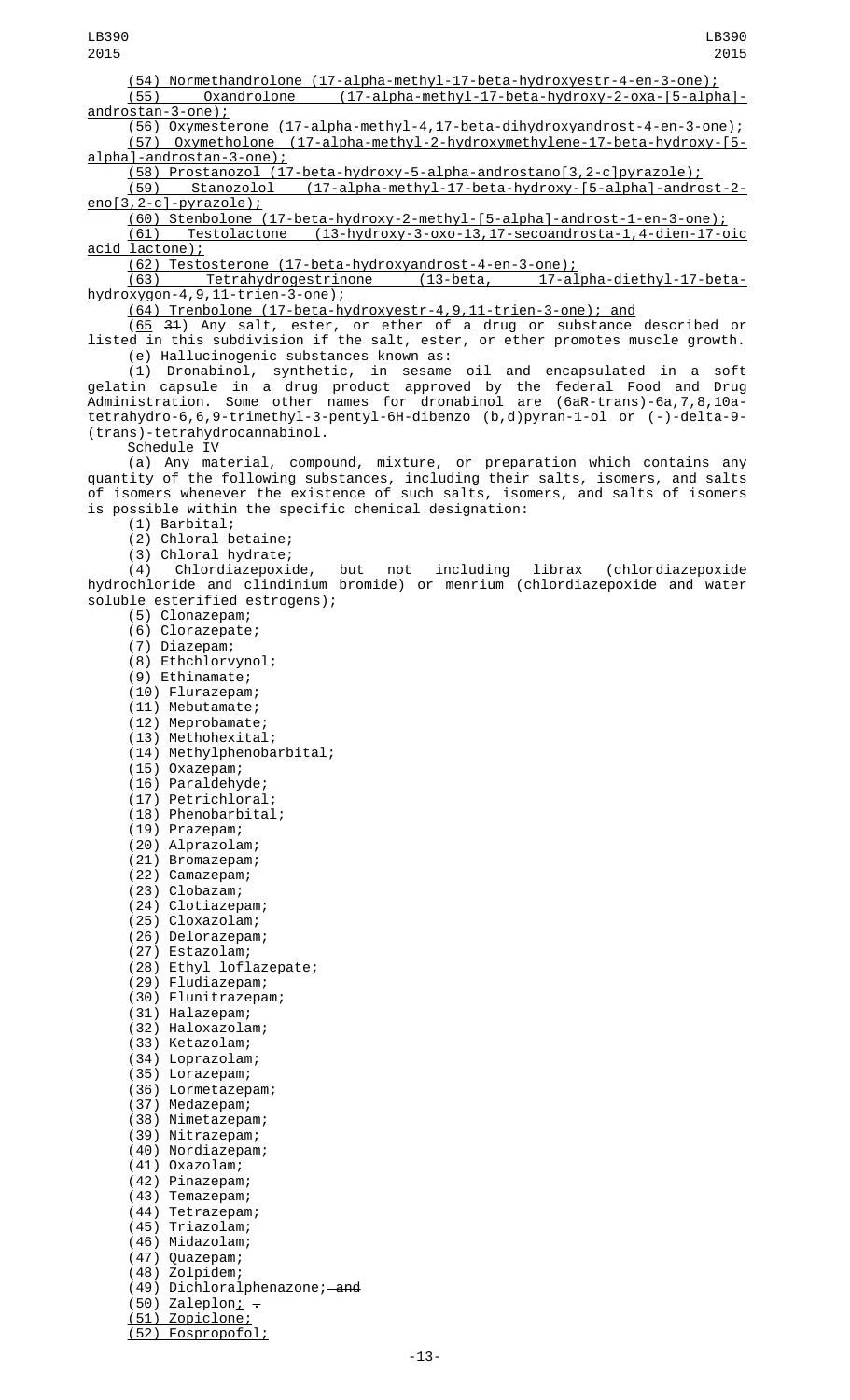(53) Alfaxalone;

(54) Suvorexant; and

(55) Carisoprodol.

(b) Any material, compound, mixture, or preparation which contains any quantity of the following substance, including its salts, isomers, whether optical, position, or geometric, and salts of such isomers, whenever the existence of such salts, isomers, and salts of isomers is possible: Fenfluramine.

(c) Unless specifically excepted or unless listed in another schedule, any material, compound, mixture, or preparation which contains any quantity of the following substances having a stimulant effect on the central nervous system, including their salts, isomers, whether optical, position, or geometric, and salts of such isomers whenever the existence of such salts, isomers, and salts of isomers is possible within the specific chemical designation:

(1) Diethylpropion;

(2) Phentermine;

(3) Pemoline, including organometallic complexes and chelates thereof;

(4) Mazindol;

(5) Pipradrol;

(6) SPA, ((-)-1-dimethylamino- 1,2-diphenylethane);

(7) Cathine. Another name for cathine is ((+)-norpseudoephedrine);

(8) Fencamfamin;

(9) Fenproporex;

(10) Mefenorex;

(11) Modafinil; and

(12) Sibutramine.

(d) Unless specifically excepted or unless listed in another schedule, any material, compound, mixture, or preparation which contains any quantity of the following narcotic drugs, or their salts or isomers calculated as the free anhydrous base or alkaloid, in limited quantities as set forth below:

(1) Propoxyphene in manufactured dosage forms; and

(2) Not more than one milligram of difenoxin and not less than twenty-five micrograms of atropine sulfate per dosage unit<u>; and</u>  $\hbox{\large -}$ 

(3) 2-[(dimethylamino)methyl]-1-(3-methoxyphenyl)cyclohexanol, its salts, optical and geometric isomers, and salts of these isomers to include: Tramadol. (e) Unless specifically excepted or unless listed in another schedule, any material, compound, mixture, or preparation which contains any quantity of the

following substance, including its salts:

<u>(1)</u> Pentazocine<u>; and</u>  $\overline{\cdot}$ 

(2) Butorphanol (including its optical isomers).

(f) Any material, compound, mixture, or preparation which contains any quantity of the following substances, including its salts, isomers, and salts of such isomers, whenever the existence of such salts, isomers, and salts of isomers is possible: Lorcaserin Unless specifically excepted or unless listed in another schedule, any material, compound, mixture, or preparation which contains any quantity of the following substance, including its salts, isomers, and salts of such isomers: Butorphanol.

(g) Unless specifically excepted or unless listed in another schedule, any material, compound, mixture, or preparation which contains any quantity of the following substance, including its salts, isomers, and salts of such isomers: Carisoprodol.

(g h)(1) Unless specifically excepted or unless listed in another schedule, any material, compound, mixture, or preparation which contains any quantity of the following substance, including its salts, optical isomers, and salts of such optical isomers: Ephedrine.

(2) The following drug products containing ephedrine, its salts, optical isomers, and salts of such optical isomers, are excepted from subdivision  $\bf (g)$ (1) (h)(1) of Schedule IV if they (A) are stored behind a counter, in an area not accessible to customers, or in a locked case so that a customer needs assistance from an employee to access the drug product; (B) are sold by a person, eighteen years of age or older, in the course of his or her employment to a customer eighteen years of age or older with the following restrictions: No customer shall be allowed to purchase, receive, or otherwise acquire more than three and six-tenths grams of ephedrine base during a twenty-four-hour period; no customer shall purchase, receive, or otherwise acquire more than nine grams of ephedrine base during a thirty-day period; and the customer shall display a valid driver's or operator's license, a Nebraska state identification card, a military identification card, an alien registration card, or a passport as proof of identification; (C) are labeled and marketed in a manner consistent with the pertinent OTC Tentative Final or Final Monograph; (D) are manufactured and distributed for legitimate medicinal use in a manner that reduces or eliminates the likelihood of abuse; and (E) are not marketed, advertised, or represented in any manner for the indication of stimulation, mental alertness, euphoria, ecstasy, a buzz or high, heightened sexual performance, or increased muscle mass:

(i) Primatene Tablets; and

(ii) Bronkaid Dual Action Caplets.

Schedule V

(a) Any compound, mixture, or preparation containing any of the following limited quantities of narcotic drugs or salts calculated as the free anhydrous base or alkaloid, which shall include one or more nonnarcotic active medicinal ingredients in sufficient proportion to confer upon the compound, mixture, or preparation valuable medicinal qualities other than those possessed by the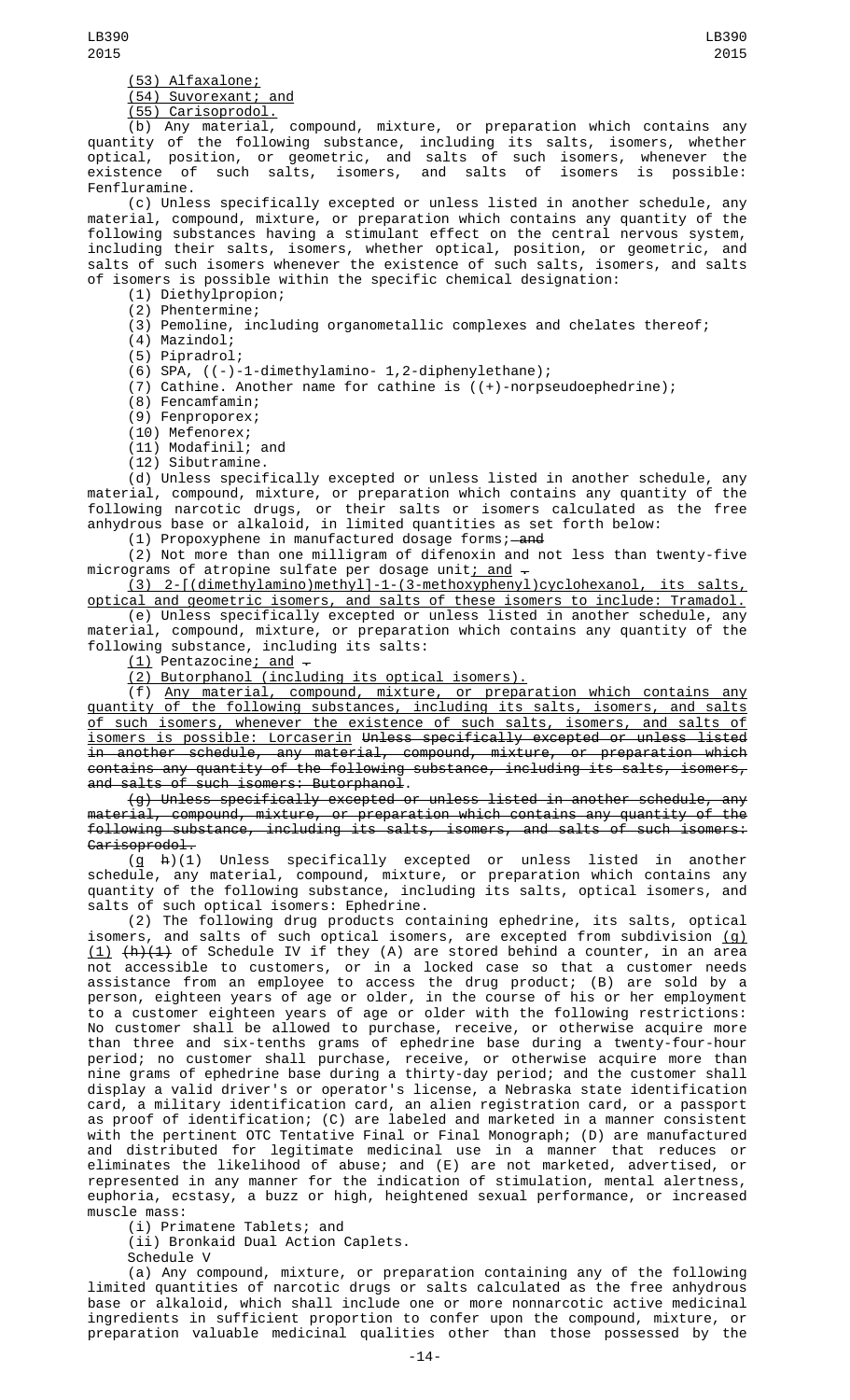narcotic drug alone:

(1) Not more than two hundred milligrams of codeine per one hundred milliliters or per one hundred grams;

(2) Not more than one hundred milligrams of dihydrocodeine per one hundred milliliters or per one hundred grams;

(3) Not more than one hundred milligrams of ethylmorphine per one hundred milliliters or per one hundred grams;

(4) Not more than two and five-tenths milligrams of diphenoxylate and not less than twenty-five micrograms of atropine sulfate per dosage unit;

(5) Not more than one hundred milligrams of opium per one hundred milliliters or per one hundred grams; and

(6) Not more than five-tenths milligram of difenoxin and not less than twenty-five micrograms of atropine sulfate per dosage unit.

(b) Unless specifically exempted or excluded or unless listed in another schedule, any material, compound, mixture, or preparation which contains any quantity of the following substances having a stimulant effect on the central nervous system, including its salts, isomers, and salts of isomers: Pyrovalerone.

(c) Unless specifically exempted or excluded or unless listed in another schedule, any material, compound, mixture, or preparation which contains any quantity of the following substances having a depressant effect on the central nervous system, including its salts, isomers, and salts of isomers:

(1) Ezogabine (N-(2-amino-4-(4-fluorobenzylamino)-phenyl)-carbamic acid ethyl ester);

(2) Lacosamide ((R)-2-acetoamido-N-benzyl-3-methoxy-propionamide); and

(3) Pregabalin ((S)-3-(aminomethyl)-5-methylhexanoic acid).

Sec. 5. (1) For purposes of sections 5 to 10 of this act

(a) Cannabidiol means processed cannabis plant extract, oil, or resin that contains more than ten percent cannabidiol by weight, but not more than threetenths of one percent tetrahydrocannabinols by weight, and delivered in the form of a liquid or solid dosage form; and

(b) Intractable seizures means intractable, catastrophic genetic, or metabolic epilepsies; Lennox-Gastaut Syndrome; epilepsies consisting of drop seizures at risk for significant bodily injury; or cluster seizures that result in significant life-threatening apnea after the trial and failure of at least three antiepileptic therapies that directly address the epilepsy in question.

(2) The Legislature finds:

(a) There are individuals in Nebraska who suffer from intractable seizures and treatment resistant seizures for which currently available treatment options have been ineffective. Cannabidiol shows promise in treating individuals with intractable seizures and treatment resistant seizures; and

(b) Additional study of cannabidiol for the treatment of intractable seizures and treatment resistant seizures should be undertaken.

(3) The purpose of sections 5 to 10 of this act is to permit medical professionals to conduct limited-scope, evidence-based studies exploring the safety and efficacy of treating intractable seizures and treatment resistant seizures using cannabidiol.

Sec. 6.  $(1)$  The University of Nebraska and Nebraska Medicine shall be the only entities in this state authorized to produce or possess cannabidiol for research for purposes of the Medical Cannabidiol Pilot Study.

<u>(2) Cannabidiol shall be obtained from or tested at the University of Nebraska Medical Center and dispensed by the Nebraska Medicine Research</u> Center and dispensed by the Nebraska Medicine Research Pharmacy.

(3) Cannabidiol may only be obtained by patients with intractable seizures and treatment resistant seizures and on the order of a physician who is licensed to practice medicine and surgery in Nebraska and designated as a medical provider under section 7 of this act and administered to a patient by or under the direction or supervision of such medical provider participating in the Medical Cannabidiol Pilot Study.

Sec. 7. <u>(1) The University of Nebraska Medical Center shall create the</u> Medical Cannabidiol Pilot Study. The pilot study shall designate at least two medical providers to conduct research on the safety and preliminary effectiveness of cannabidiol to treat patients with intractable seizures and treatment resistant seizures. The medical providers shall be physicians licensed to practice medicine and surgery in Nebraska, and at least one shall be a pediatric neurologist. The medical providers shall adhere to the policies and procedures established by the University of Nebraska Medical Center for the pilot study.

(2) A physician designated as a medical provider or a licensed pharmacist participating in the Medical Cannabidiol Pilot Study shall not be subject to arrest or prosecution, penalized or disciplined in any manner, or denied any right or privilege for approving or recommending the use of cannabidiol under the pilot study.

(3)(a) A physician designated as a medical provider conducting research under the Medical Cannabidiol Pilot Study shall:

(i) Determine eligibility for participation in the pilot study;

(ii) Keep a record of the evaluation and observation of a patient under the physician's care, including the patient's response to cannabidiol treatment; and

(iii) Transmit the record described in subdivision (a)(ii) of this subsection to the department upon request.

(b) All medical records received or maintained by the department pursuant to this section are confidential and may not be disclosed to the public.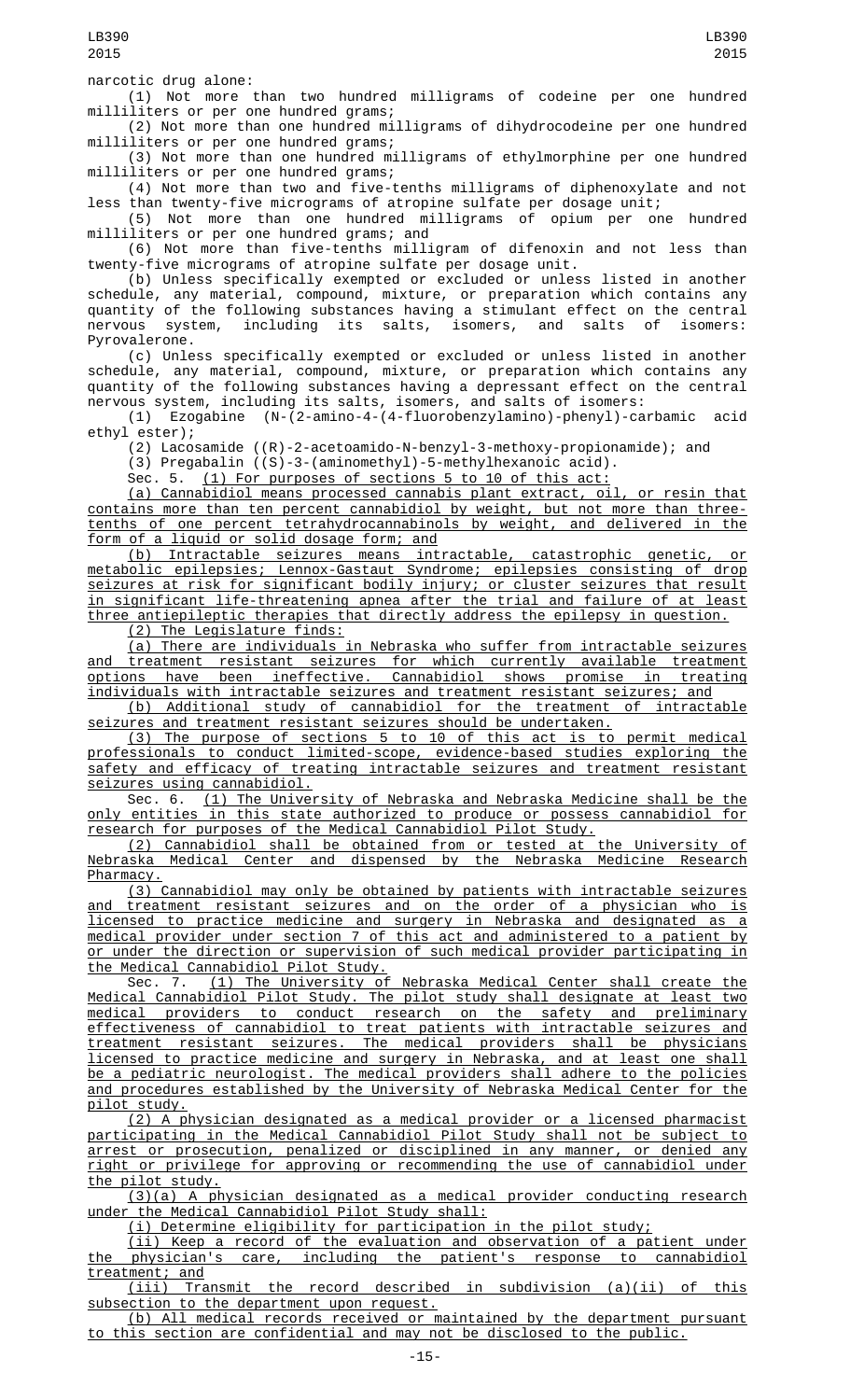(4) The University of Nebraska Medical Center shall create a risks and benefits form to be signed by the medical provider conducting the cannabidiol trial and by the patient who is to be administered cannabidiol or a parent or legal guardian of the patient if the patient is under nineteen years of age. The risks and benefits form shall document their discussion of the risks and benefits of invasive therapies, including, but not limited to, neurostimulation such as vagus nerve stimulation and responsive neurostimulation and epilepsy surgery, including corpus callosotomy, if indicated. This form shall be completed and on file with the University of Nebraska Medical Center before the patient begins the cannabidiol trial.

(5) The University of Nebraska Medical Center shall provide a document to patients who are to be administered cannabidiol or a parent or legal guardian of such patients confirming participation in the Medical Cannabidiol Pilot Study. The document shall include, at a minimum, the patient's name, date of birth, and address, as well as the name and contact information of the patient's medical provider. If the patient is under nineteen years of age, the document shall also include the name, date of birth, and address of the parent <u>or legal guardian of the patient. The document may be provided by the patient</u><br>to law enforcement agencies in order to verify participation in the pilot law enforcement agencies in order to verify participation in the pilot

study.<br>Sec. 8. (1) The University of Nebraska Medical Center and Nebraska Medicine, when using cannabidiol for research, shall comply with the Uniform Controlled Substances Act regarding possession of controlled substances, record-keeping requirements relative to the dispensing, use, or administration of controlled substances, and inventory requirements, as applicable.

(2) The University of Nebraska Medical Center and Nebraska Medicine are authorized to pursue any federal permits or waivers necessary to conduct the activities authorized under sections 5 to 10 of this act.

Sec. 9. <u>(1) In a prosecution for the unlawful possession of marijuana</u> under the Uniform Controlled Substances Act, it is an affirmative and complete defense to prosecution that:

(a) The defendant suffered from intractable seizures and the use or possession of cannabidiol was pursuant to the order of a physician designated as a medical provider under section 7 of this act; or

(b) The defendant is the parent or legal guardian of an individual who suffers from intractable seizures and the use or possession of cannabidiol was pursuant to the order of a physician designated as a medical provider under section 7 of this act.

(2) An agency of this state or a political subdivision thereof, including any law enforcement agency, may not initiate proceedings to remove a child from a home based solely upon the possession or use of cannabidiol by the child or possession of cannabidiol by a parent or legal guardian for use by the child as authorized under sections 5 to 10 of this act.

(3) An employee of the state or any division, agency, or institution thereof or any employee of Nebraska Medicine involved in the research, ordering, dispensing, and administration of cannabidiol under sections 5 to 10 of this act, including its cultivation and processing, shall not be subject to prosecution for unlawful possession, use, distribution, or dispensing of marijuana under the Uniform Controlled Substances Act for activities arising from or related to the use of cannabidiol in the treatment of individuals diagnosed with intractable seizures or treatment resistant seizures.

Sec. 10. The University of Nebraska Medical Center shall submit a report electronically to the chairperson of the Judiciary Committee of the Legislature, the chairperson of the Health and Human Services Committee of the Legislature, and the Clerk of the Legislature on or before September 15, 2016, and each September 15 thereafter, containing the following performance measures:

(1) The number of patients enrolled in the Medical Cannabidiol Pilot Study, including the number of patients under nineteen years of age;

(2) The number of patients previously enrolled in the pilot study and no longer receiving treatment under the pilot study;

(3) Any changes in intractable seizure or treatment resistant seizure frequency and severity;

(4) Any relevant or related adverse health outcomes for patients; and

(5) A summary of findings concerning appropriate dosing.

Sec. 11. (1) A health professional who is authorized to prescribe or dispense naloxone, if acting with reasonable care, may prescribe, administer, or dispense naloxone to any of the following persons without being subject to administrative action or criminal prosecution;

(a) A person who is apparently experiencing or who is likely to experience opioid-related overdose; or

(b) A family member, friend, or other person in a position to assist a person who is apparently experiencing or who is likely to experience an opioidrelated overdose.

(2) A family member, friend, or other person who is in a position assist a person who is apparently experiencing or who is likely to experience an opioid-related overdose, other than an emergency responder or peace officer, is not subject to actions under the Uniform Credentialing Act, administrative action, or criminal prosecution if the person, acting in good faith, obtains naloxone from a health professional or a prescription for naloxone from a health professional and administers the naloxone obtained from the health professional or acquired pursuant to the prescription to a person who is apparently experiencing an opioid-related overdose.